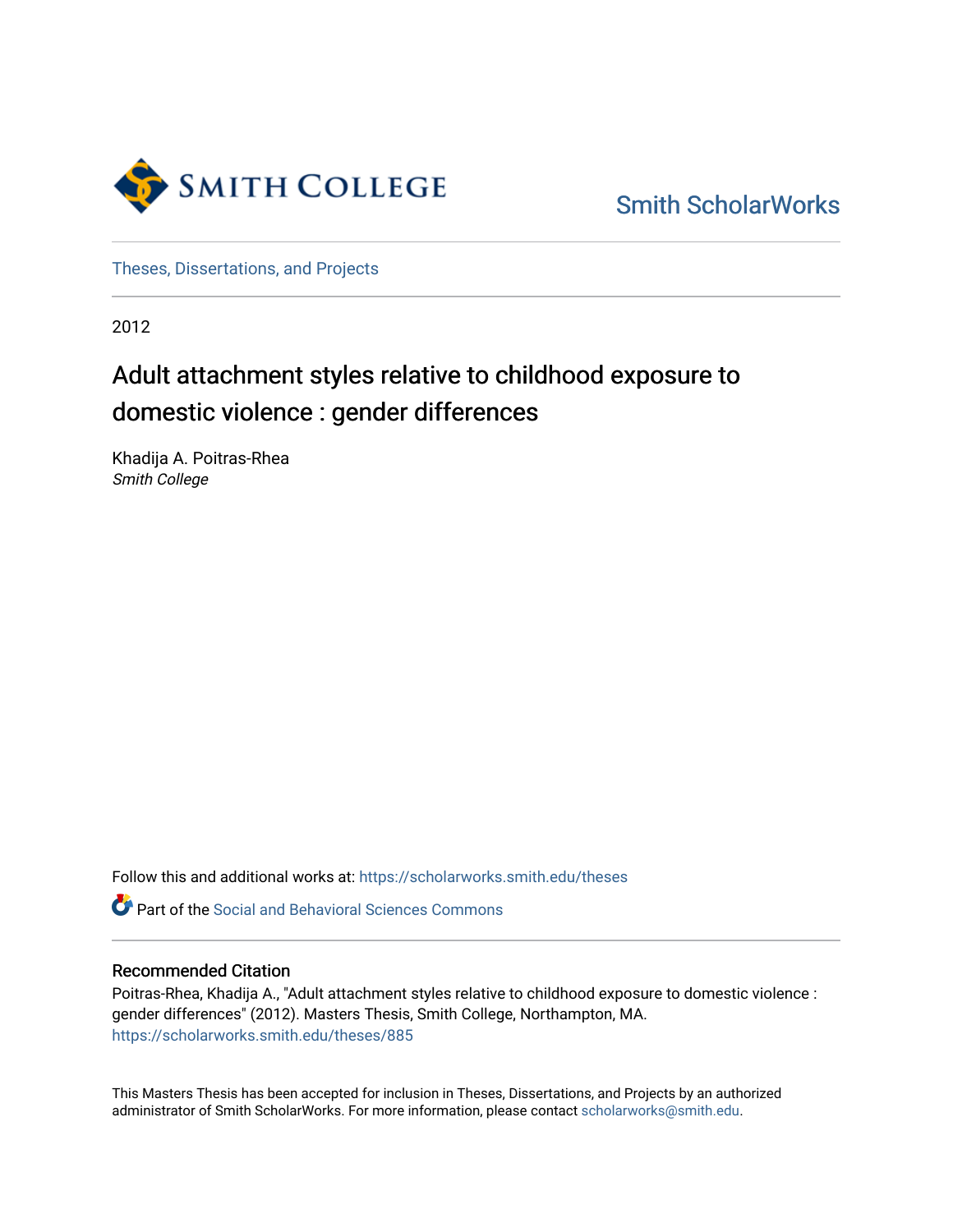Khadija Poitras-Rhea Adult Attachment Styles Relative to Childhood Exposure to Domestic Violence: Gender Differences

#### ABSTRACT

The purpose of this study is to answer the overarching research question: What are the attachment styles of adults who witnessed domestic violence in childhood. A secondary area of interest was to determine gender differences in the attachment styles of adults who did witness domestic violence during childhood.

The participants were asked to respond to an anonymous survey that contained demographic questions and thirty six items from the Adult Attachment Web Questionnaire in order to determine their adult attachment style. The participants were placed in subgroups based on whether or not they had witnessed domestic violence and results were further examined in relation to gender, age and race subgroups.

The major findings showed that there was not a significant difference in the attachment styles of adults who witnessed domestic violence in comparison to adults who did not. The study did show a significant difference in the mean scores on the anxiety scale based on gender.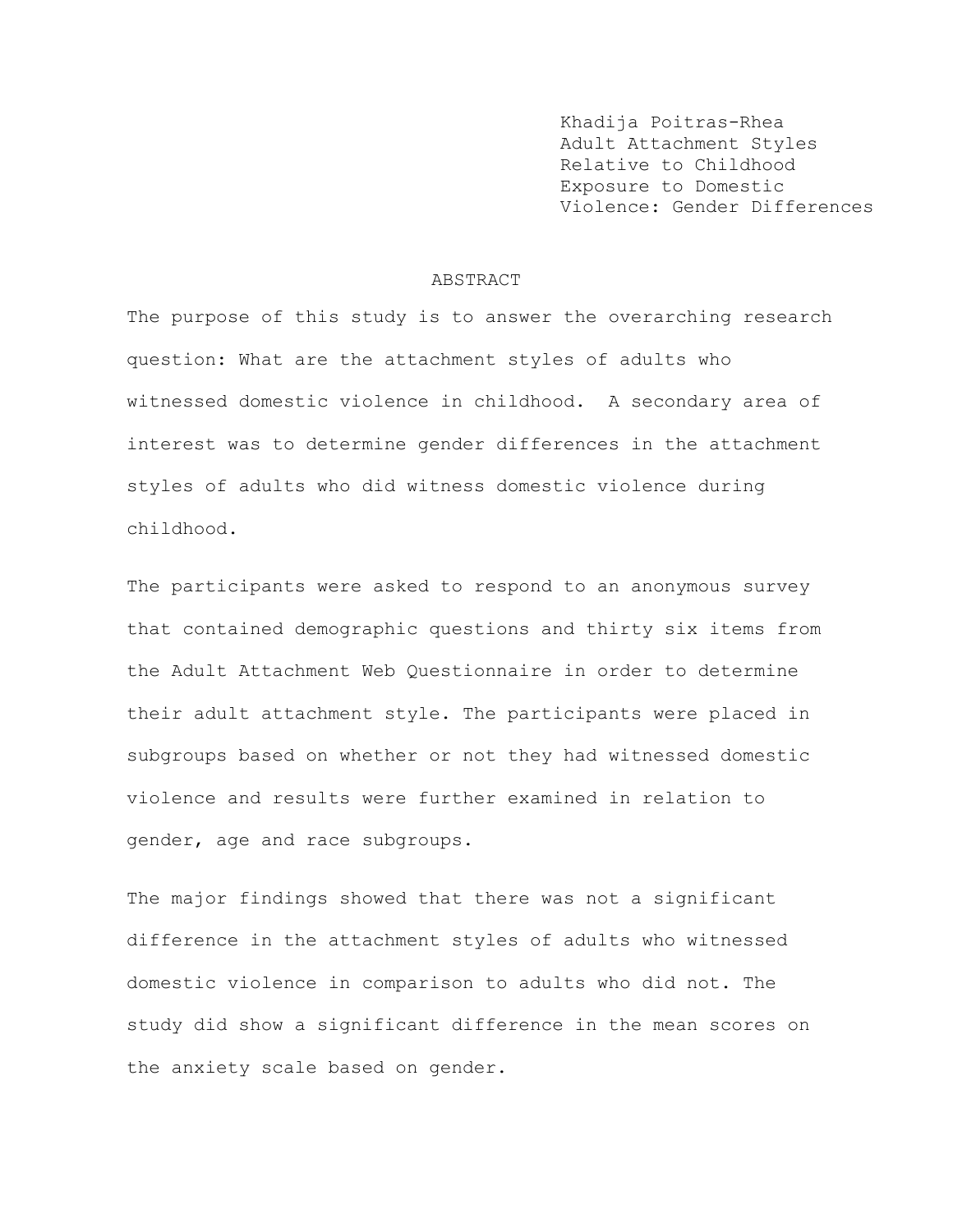## ADULT ATTACHMENT STYLES RELATIVE TO CHILDHOOD EXPOSURE TO

DOMESTIC VIOLENCE: GENDER DIFFERENCES

A project based upon an independent investigation submitted in partial fulfillment of the requirements for the degree of Master of Social Work.

Khadija Poitras-Rhea

Smith College School for Social Work Northampton, Massachusetts 01063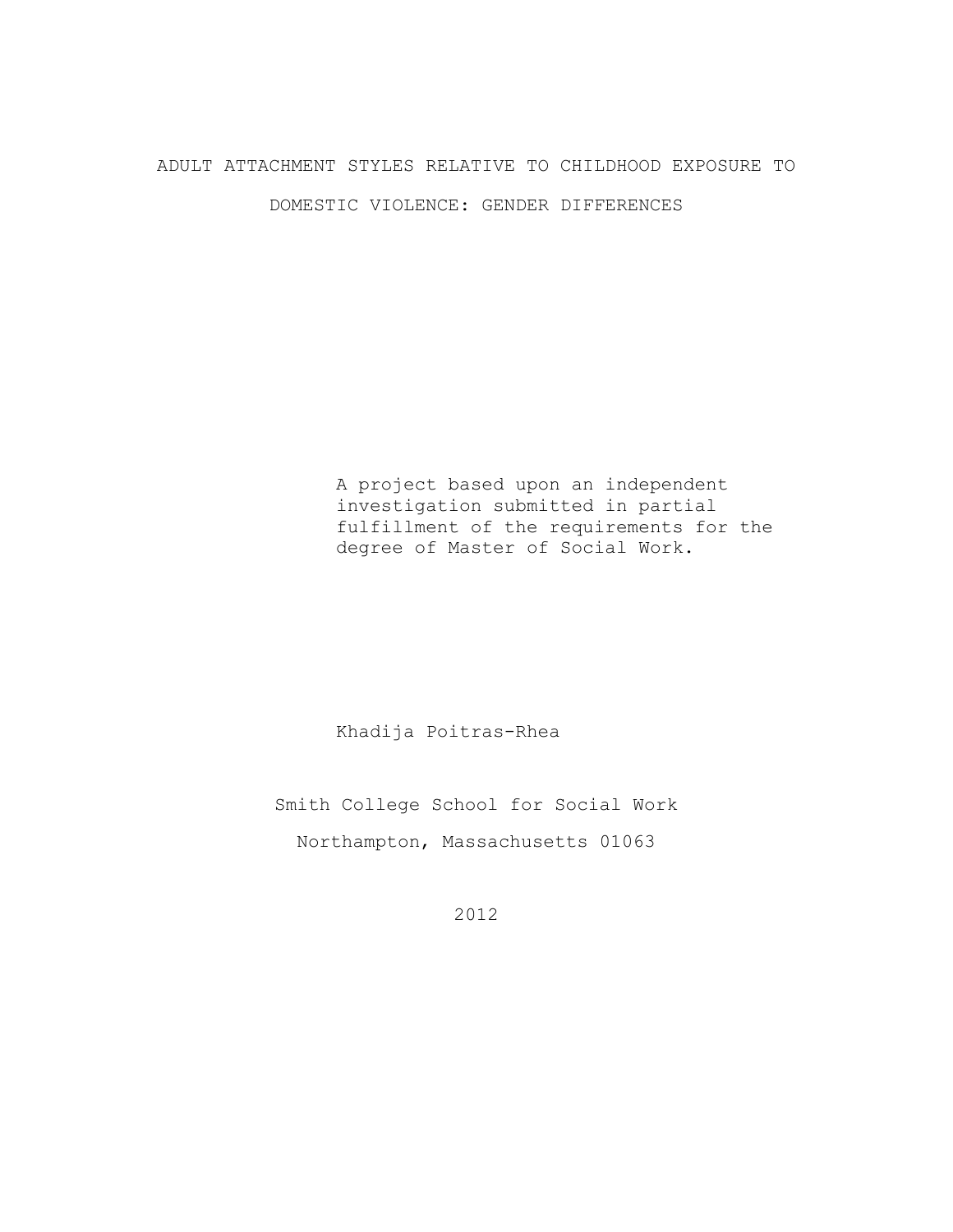## **ACKNOWLEDGEMENTS**

This thesis was a major undertaking and it represents the culmination of many years of hard work. It could not have been completed without the support of many people.

I want to thank my daughter, Aleiah for providing me with the motivation to succeed and lots of hugs and kisses; Christy for her positivity and encouragement; and my research advisor Elaine Kersten for her support, attention to detail, calming words and tips on thesis pacing.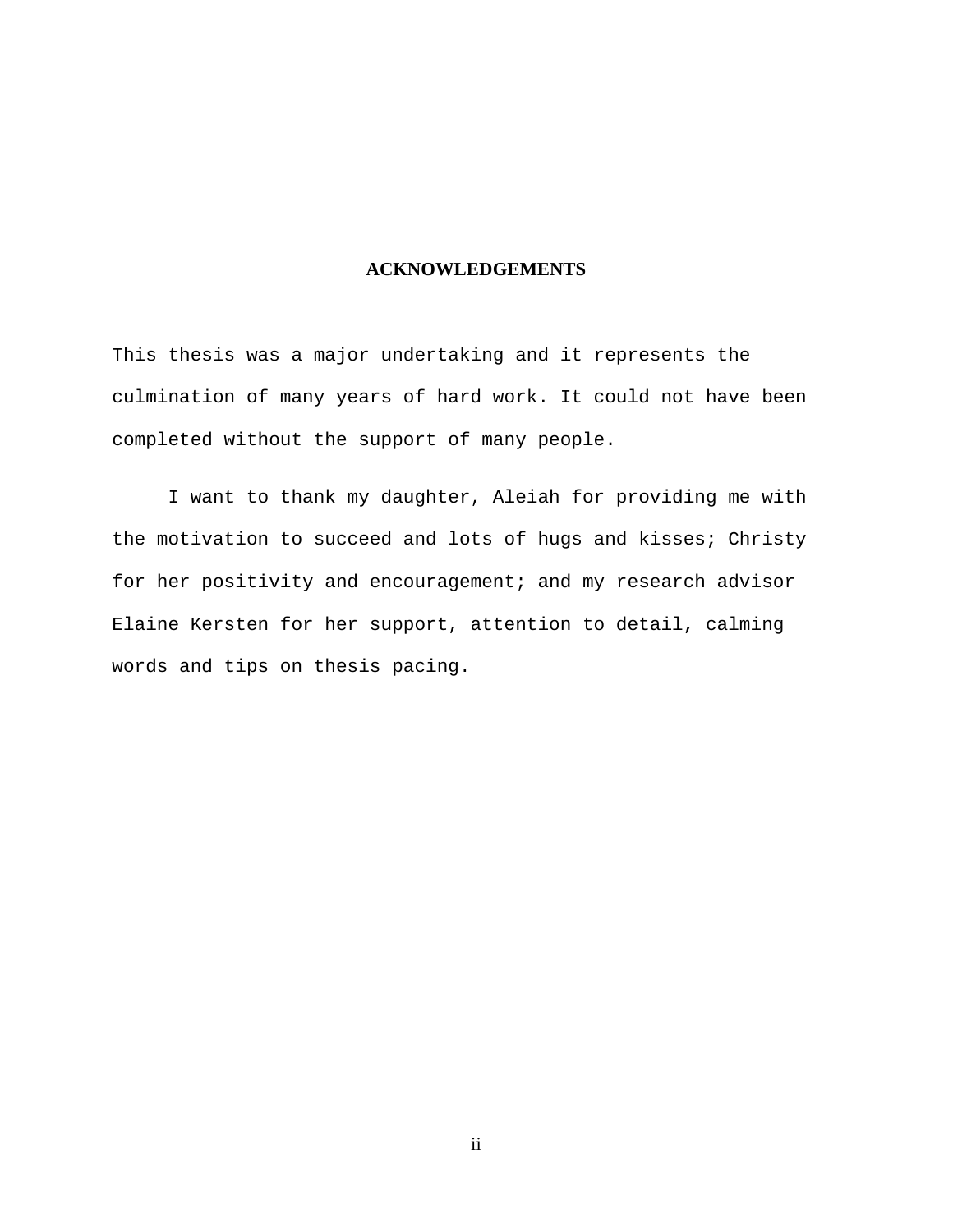## **TABLE OF CONTENTS**

## **CHAPTER**

## **APPENDICES**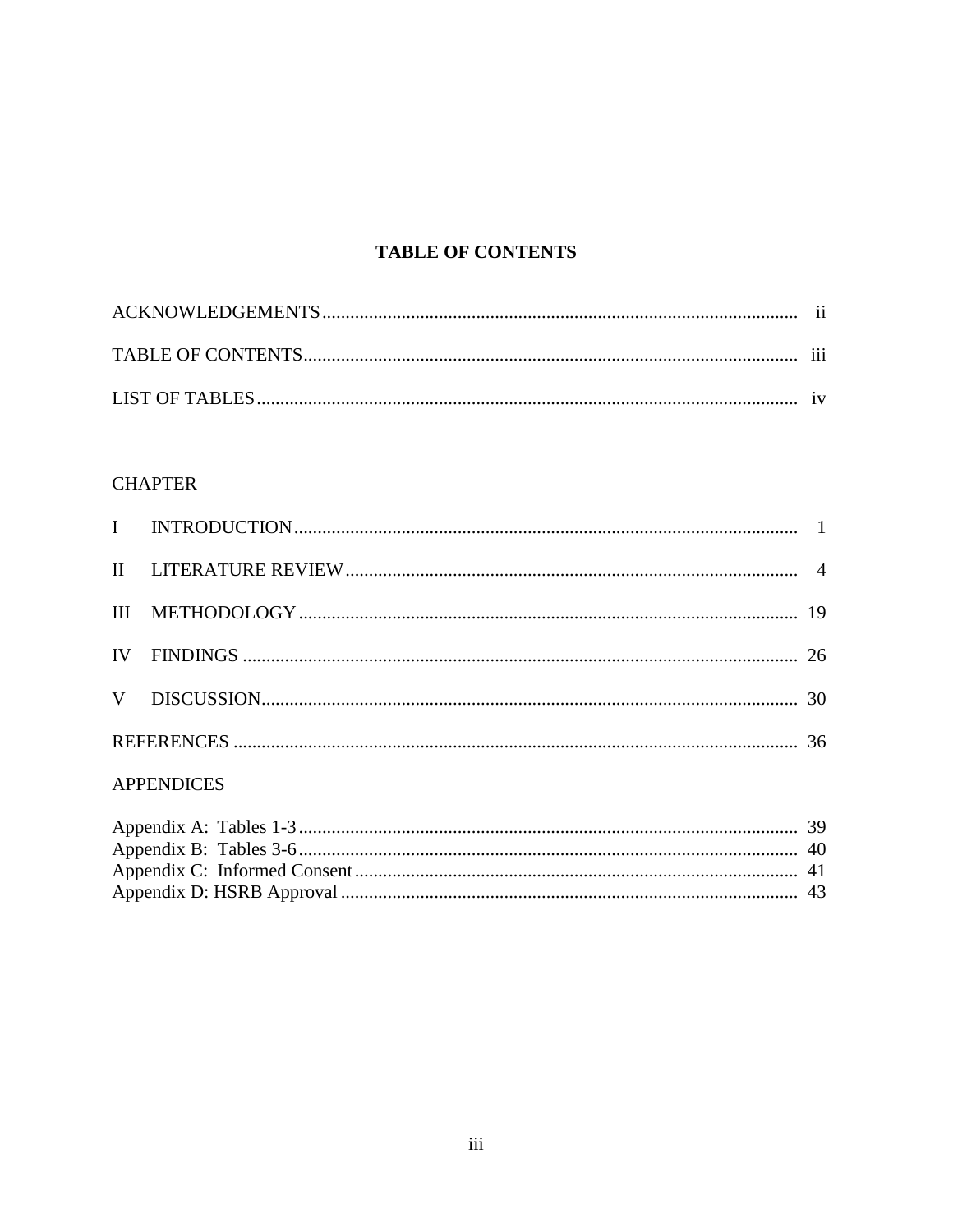## **LIST OF TABLES**

| Table |                                                                  |  |
|-------|------------------------------------------------------------------|--|
| 1.    | Demographic Characteristics                                      |  |
|       |                                                                  |  |
| 2.    | Demographic Characteristics<br>on Avoidance Scale by Exposure to |  |
|       |                                                                  |  |
| 3.    | Demographic Characteristics                                      |  |
|       |                                                                  |  |
| 4.    | Demographic Characteristics                                      |  |
|       |                                                                  |  |
| 5.    | Demographic Characteristics<br>on Anxiety Scale by Exposure to   |  |
|       |                                                                  |  |
| 6.    | Demographic Characteristics                                      |  |
|       |                                                                  |  |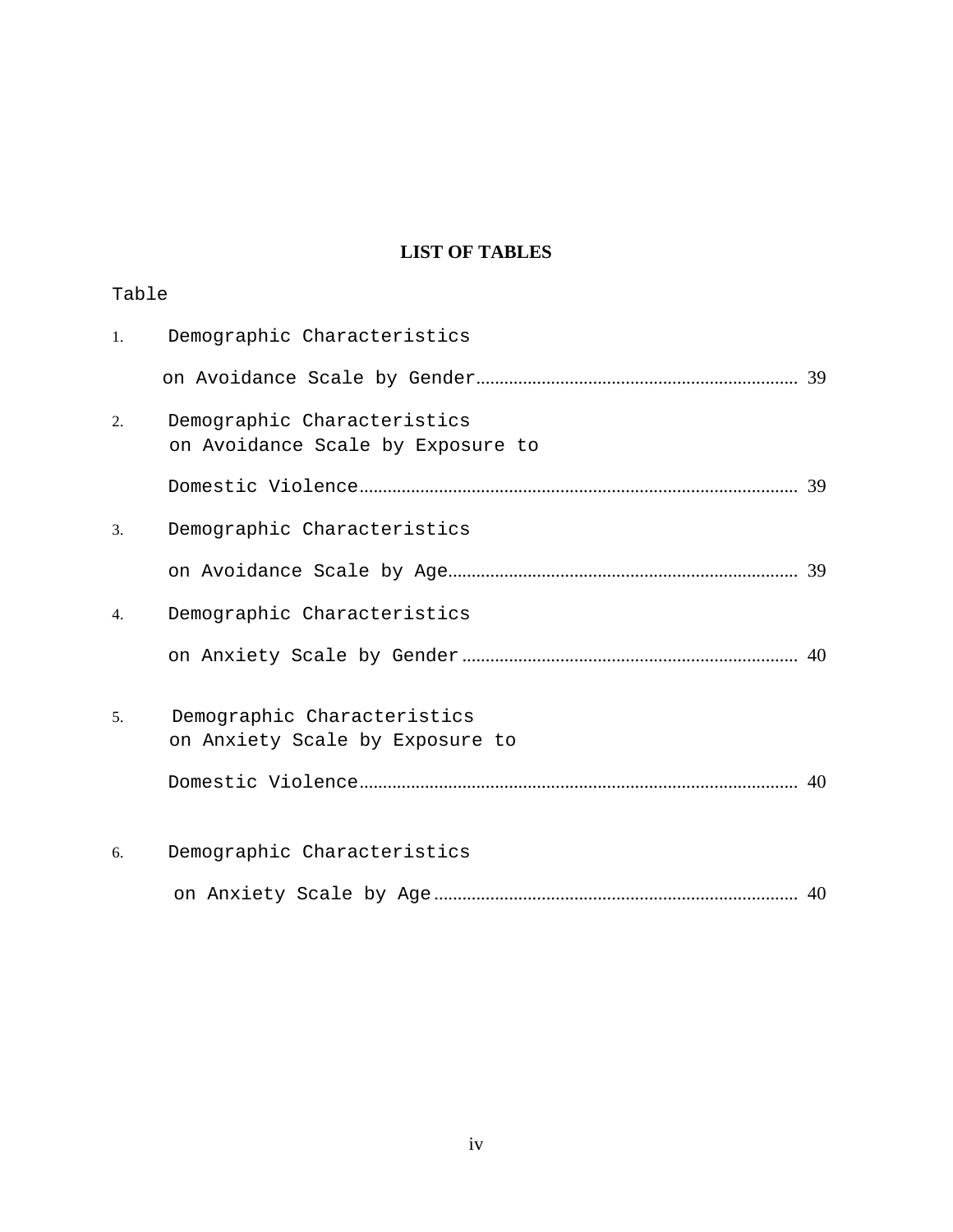#### **CHAPTER I**

#### **Introduction**

Attachment in children serves four essential functions: it provides a sense of security, regulates affect and arousal, promotes the expression of feelings and communication and it serves as a base for exploration (Davies, 2004). As children develop into adults their working model of attachment may persist throughout life and have an impact on relationships, parenting and behavior (Bolby, 1988). Bolby went on to suggest that children's early ties with their primary caregivers would become the basis of their adult attachment to their significant other. The purpose of this study is to determine the attachment style of adults who as children witnessed domestic violence and assess whether or not there is a difference in attachment style based on gender. Because of the significant impact that attachment style has on the way that adults relate to each other it is important that clinicians take into consideration early childhood experiences as they relate to attachment. The findings of this study will be helpful in expanding the knowledge base for service professionals who work with this population. It may also be helpful to clinicians in developing specific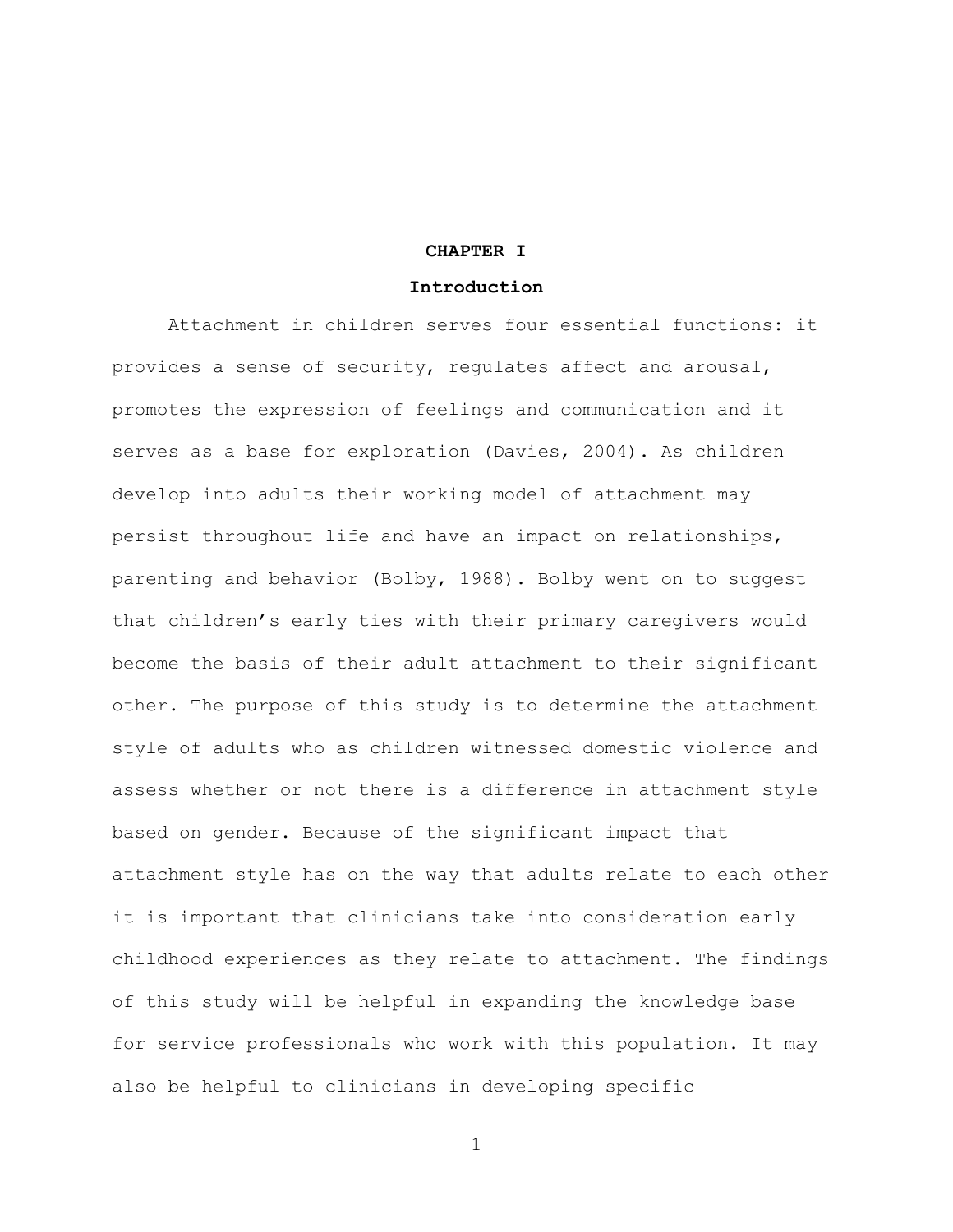interventions if it is determined that there are gender differences in the attachment styles of adults who were exposed to domestic violence as children.

For the purposes of this study, "domestic violence" is defined as behaviors used by one person in a relationship to control the other. Partners may be married or not married; heterosexual, gay or lesbian; living together; separated or dating. Examples of abuse include name-calling or putdowns, keeping a partner from contacting family or friends, withholding money, stopping a partner from getting or keeping a job, actual or threatened physical harm, sexual assault, stalking and intimidation. Participants in this study will have "witnessed" (been present during, have personal knowledge of or have observed) domestic violence.

After reviewing the literature in this area it seems unclear as to whether there might by differences based on gender. Bowlby noted in 1988 that relational trauma interferes with integrated attachment by the activation of dissociative defenses that serve to protect against overwhelming and depersonalizing experiences. However it is unclear as to weather these defenses manifest similarly in men and women. Among young children, the trauma of exposure to domestic abuse is likely to disrupt the development of basic competencies, threatening the child's ability to process and regulate emotions effectively and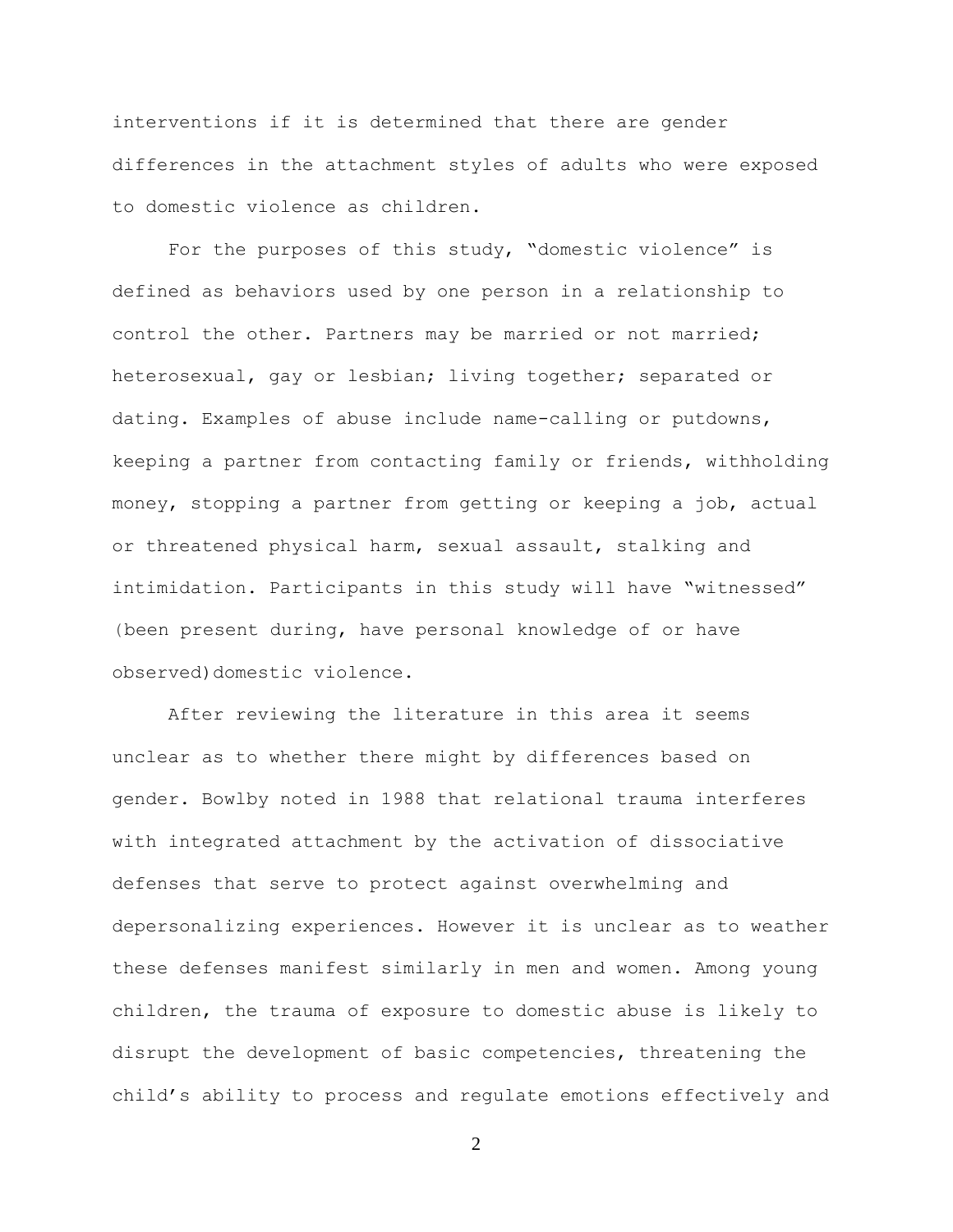increasing internalizing and externalizing behaviors (DeJonghe, Bogat, Levendosky, von Eye & Davidson, 2005).

Factors associated with the capacity to develop healthy relationships despite early negative experiences include accepting the reality of negative early experiences, valuing attachment relationships despite past unsatisfactory relationships and incorporating the reality of those past experiences into an internal working model of attachment and self (Main, Kaplan & Cassidy, 1985). Are these factors impacted by gender?

There is significant theoretical evidence that suggests that differences in the ways that individuals process childhood experiences may be related to later psychosocial behavior (Van den Bosse & McGinn 2009). There seems to be a need for more research in the area of gender based differences in attachment style across a variety of different ages, cultures and populations.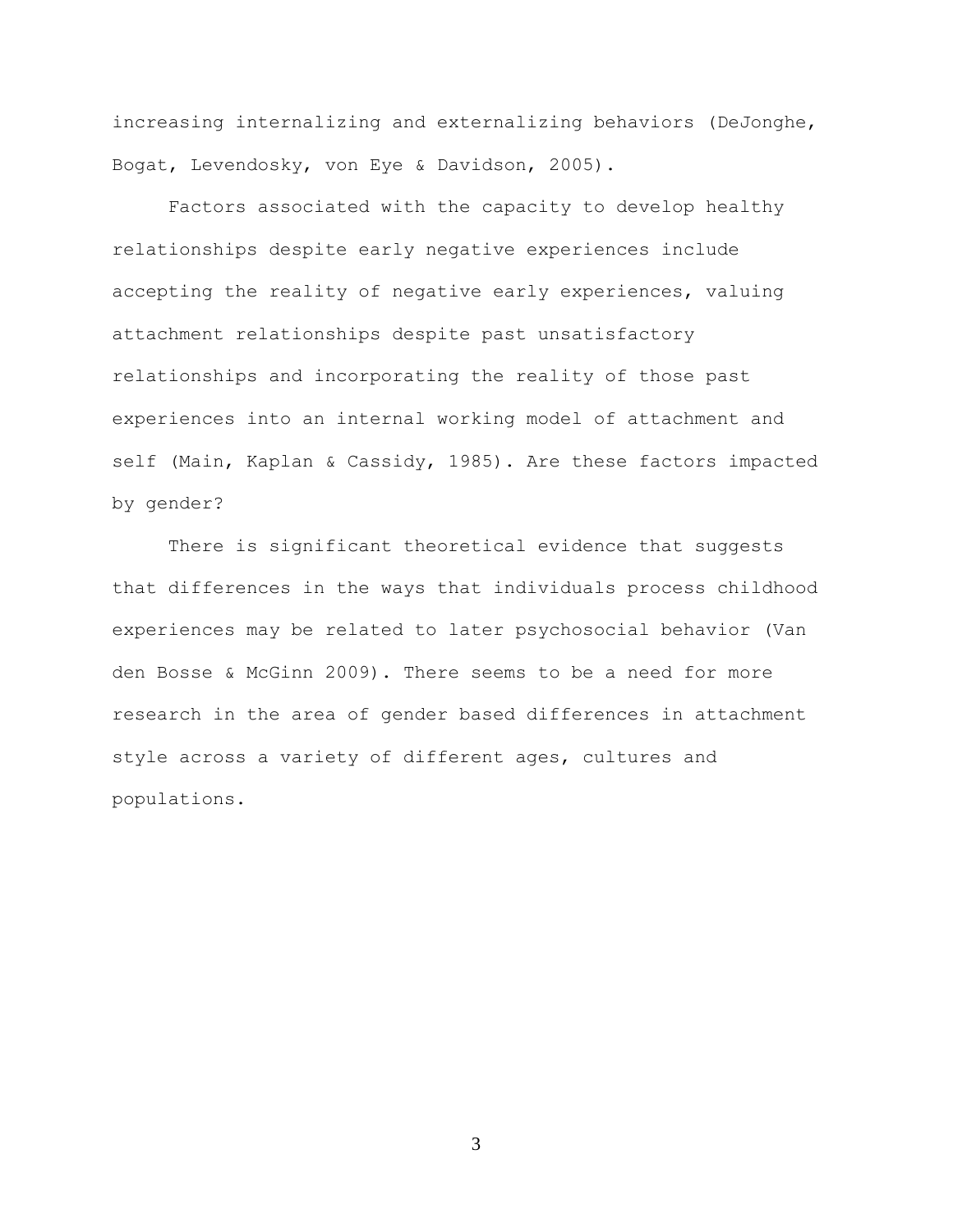#### **CHAPTER II**

#### **Literature Review**

In this chapter, the researcher will review literature about key content areas of the clinical concept and theory of "attachment" (the connection between infant/caregiver and subsequent behavior and interaction styles). Reviewing the clinical concepts of how people learn to and succeed in connecting /relating in a healthy manner is central to the human experience. Further, literature will be reviewed about developmental issues and disruptions that may lead to attachment issues in adulthood. Of particular focus for this review will be how witnessing domestic violence during childhood may effect healthy attachments in adults. Thus, this review will consider literature in this area in order to understand the effect that witnessing systemic domestic violence may or may not have on adult attachment styles. In addition the researcher will examine the impact, if any that gender has on the attachment styles of adults who have witnessed domestic violence.

### **Etiology**

John Bowlby's work on attachment theory began around 1944 through his observations of children. He discovered that major disruptions in the caregiver/child relationship were precursors to later psychopathology. Based on his observations, Bowlby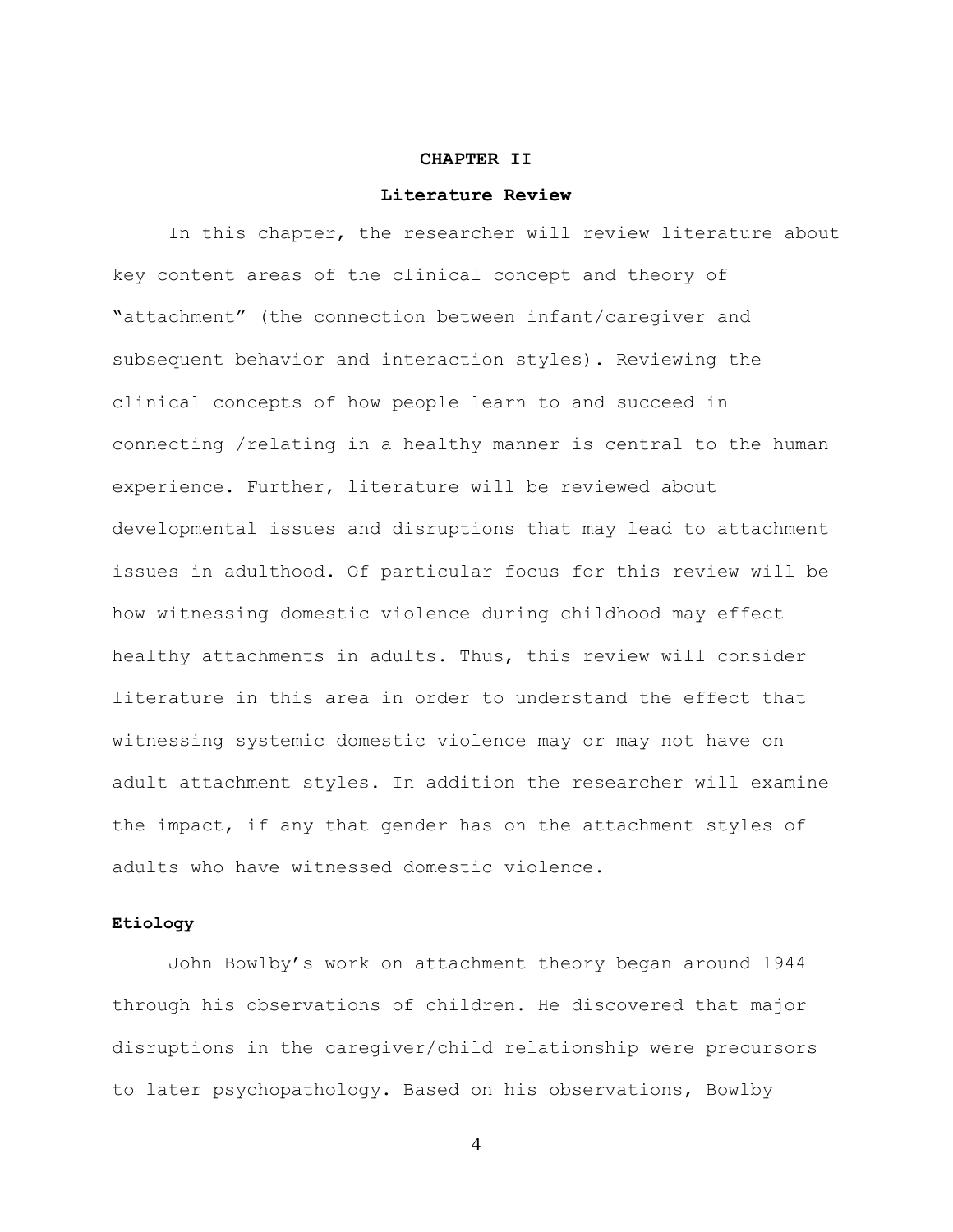believed that not only was the caregiver/child relationship important for later functioning but also the relationship was of critical immediate importance. Prior to Bowlby's development of attachment the theory, the widely accepted theory of the time was based on secondary drive. The prevailing theory was Freud's psychoanalytic theory. Freud's (1917) premise was that the emotional bond between infant and caregiver was a secondary drive based on the gratification of oral needs. The infant's relationship with the mother emerged because the mother fed the child. There had been research on this phenomenon within the animal kingdom and Lorenz (1935) found that in certain species the young could become attached to adults who did not feed them. "Systematic observations of human infants were made, and it became evident that babies became attached to people who did not feed them." (Ainsworth, 1969) Bowlby built upon the secondarydrive theory by asserting that the strong tie between caregiver and child results from a biologically based desire for proximity that arose during natural selection. (Bowlby, 1969) Bowlby thought that the infant/caregiver relationship was built not only on feeding of the child but also on the basis of protection, familiarity and interaction. He was also one of the first to state that human beings enter the world pre-disposed to participate in social interaction. Much later, this assertion was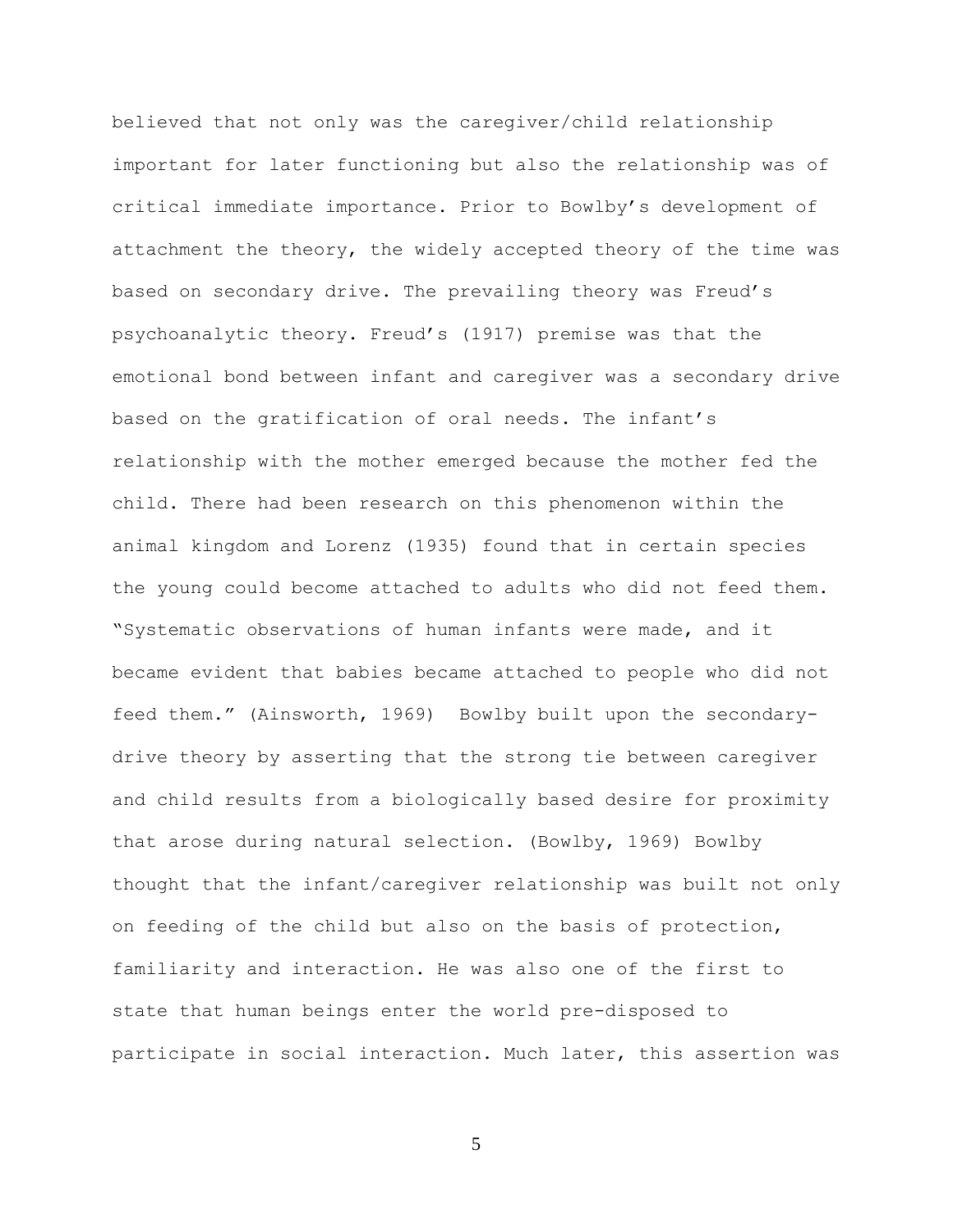in fact researched within the field of developmental psychology and found to be true (Meltoff, 1995).

Bowlby first introduced attachment theory in a paper titled, "The Nature of the Child's Tie to His Mother". He later elaborated on his ideas in "Attachment and Loss". The fundamental aspect of his theory was its focus on the biological bases of attachment behavior. Bowlby proposed that as humans were evolving "genetic selection favored attachment behaviors because they increased the likelihood of child-mother proximity, which in turn increased the likelihood of protection and provided survival advantage" (Bowlby, 1969). Many beneficial outcomes result from the child's proximity to the parent. These include feeding, familiarity with the surrounding environment, and social interaction all of which are important and promote an increased likelihood of survival. Based on this biological function of attachment children are more likely to seek their parents in times of distress. "Within this framework, attachment is considered a normal, healthy characteristic of humans throughout the lifespan". (Bowlby, 1969) Given the biological forces driving the human attachment system it is assumed that almost all human beings will become attched. Attachment may be secure or insecure. Secure attachment implies that the attachment figure is viewed as accessible and responsive when needed. Anxious attachment implies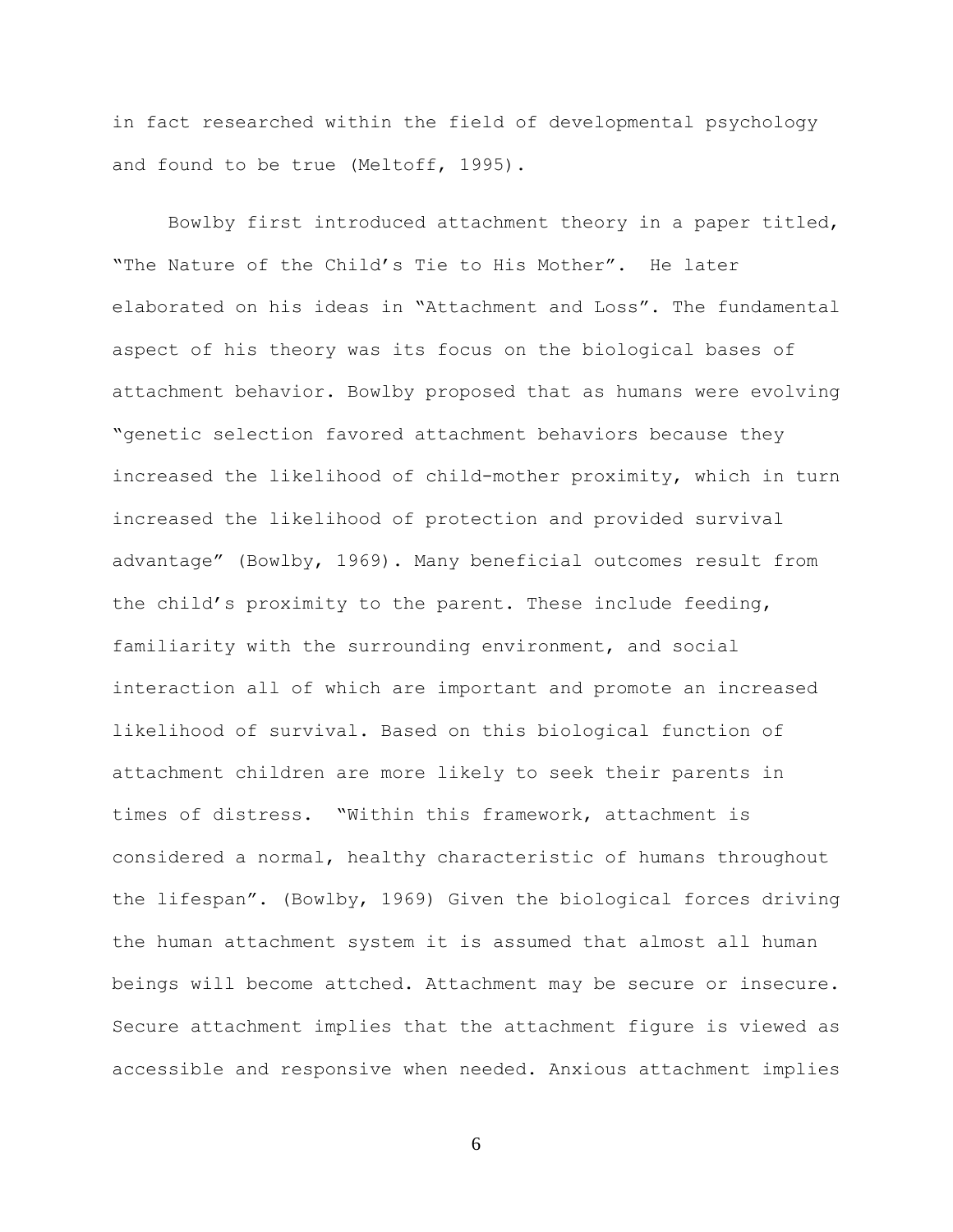the responsiveness of the caregiver is not assumed so the child must find ways to circumvent the perceived unresponsiveness of the caregiver. (Ainsworth et al. 1978). The caregiver's response is critical in determining the security of attachment.

Bowlby organized attachment behaviors into an "attachment behavior system". This refers to the organization of attachment behaviors within the individual in response to internal and external cues. Bowlby identified two factors that contribute to the activation of a child's attachment system. One relates to the conditions of the child (ie: pain, fatigue or hunger). The other relates to conditions of the environment (perceived threat or danger). Location and behavior of the caregiver are important. Interactions between these causal factors can be complex and may impact the attachment behavior in varying ways.

Bowlby proposed that emotions are strongly associated with attachment.

Many of the most intense emotions arise during the formation, the maintenance, the disruption and the renewal of attachment relationships. The formation of a bond is described as falling in love, maintaining a bond as loving someone, and losing a partner as grieving over someone. Similarly, the treat of loss arouses anxiety and actual loss gives rise to sorrow; whilst each of these situations is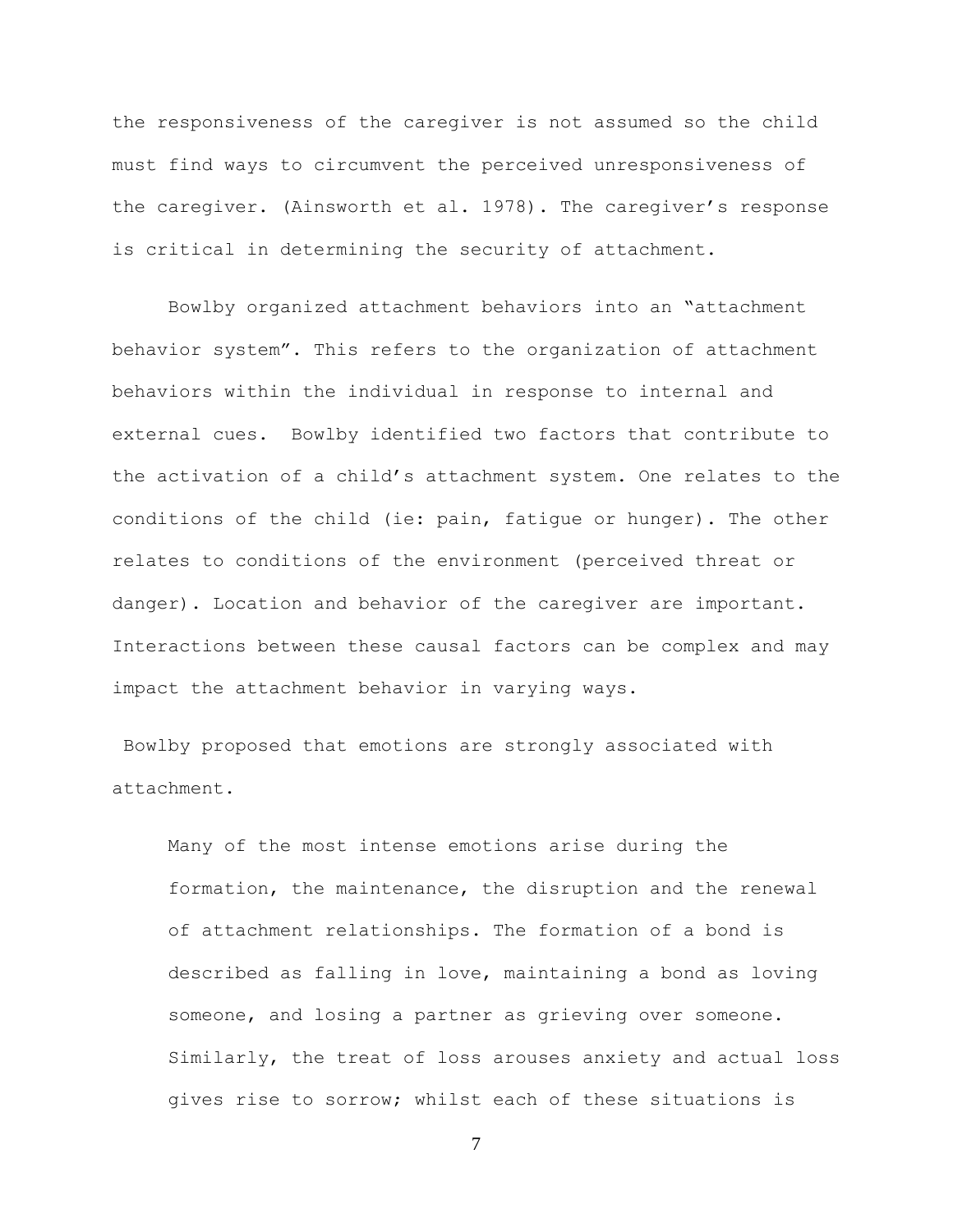likely to arouse anger. The unchallenged maintenance of a bond is experienced as a sense of joy. (Bowlby, 1980)

An infant may be predisposed to experience positive emotions in relation to an attachment and sadness with its loss. The organization of the attachment behavioral system also includes cognitive components such as the mental representations of the attachment figure, the self and the environment based on the child's experiences. The child's inner working model allows them to anticipate the future and make decisions about which attachment behavior may be most effective in certain situations.

Mary Ainsworth (Ainsworth et al. 1978) helped to further refine the attachment concept through her work with infants in the Strange Situation. The Strange Situation is a 20 minute laboratory test where the child is exposed to two separations (maximum of three minutes each). The infant is observed during the separation and the reunion response is analyzed and categorized into attachment styles. Ainsworth recognized that physical separation did not provoke the infant's response. It was in fact the infant's evaluation of the caregiver's departure in the context of the expected behavior that caused distress.

Interdisciplinary developmental and neurobiological research over the last decade has expanded Bowlby's core ideas into a more complex and clinically relevant model. In 1994 Schore presented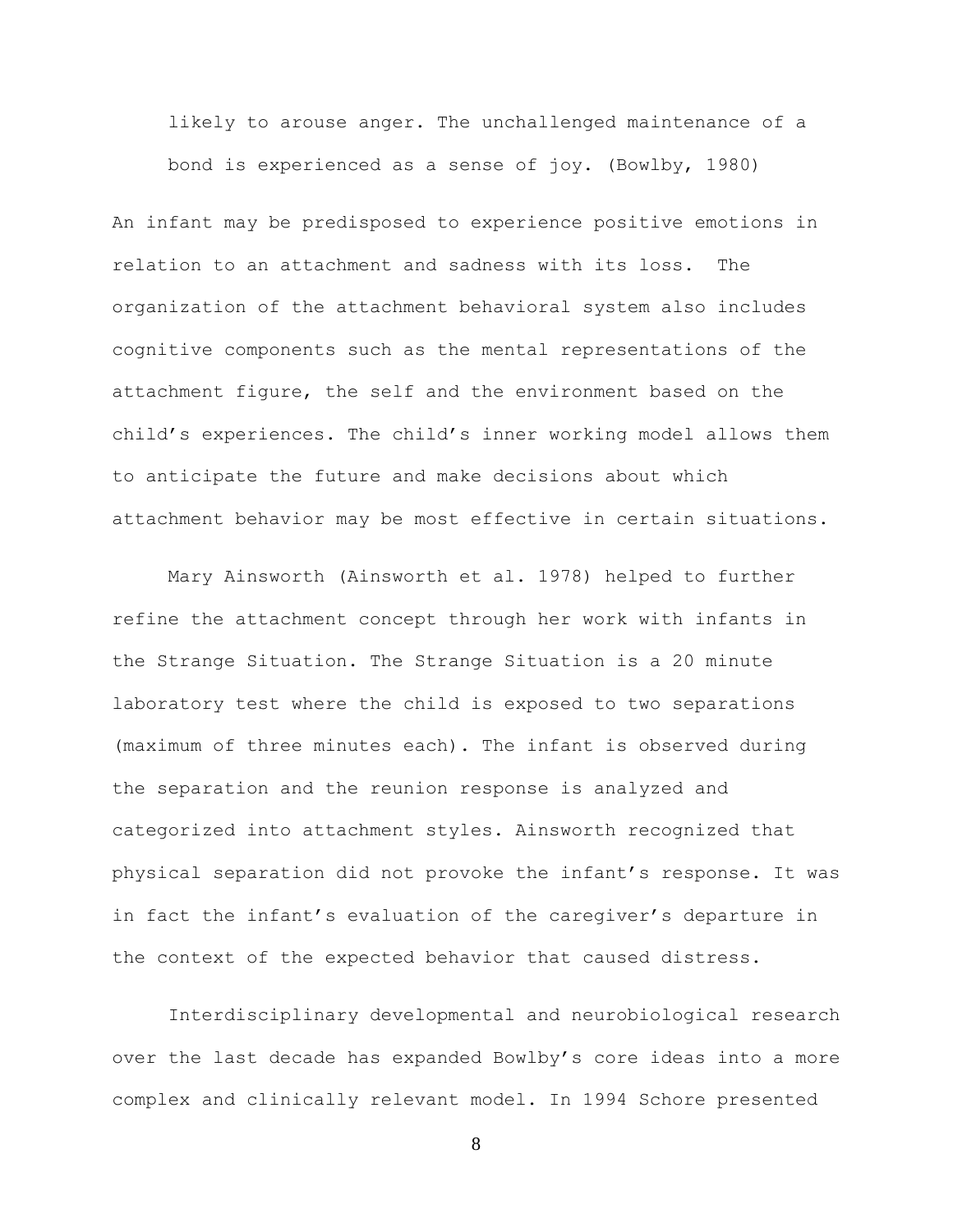data to propose that attachment communications are critical to the development of structural right brain neurobiological systems in processing of emotions, modulation of stress, self regulation and the "functional origins of the bodily-based implicit self".

### **Normative Development of Attachment**

Bowlby proposed that there are four phases in the development of the attachment behavioral system. If we understand the normative course of this development we may be in a better position to understand the impact of disruption. The first phase is *Orientation and Signals without Discrimination of Figure.* Soon after birth babies respond to stimuli in a way that increases the chance of continued contact with another human. The baby's motor systems become adept at eliciting interest and care giving from other humans. During the first phase, baby and caregiver engage in much interaction, many of which are goal-corrected.

The second phase is *Orientation and Signals Directed toward One or More Discriminated Figures.* During this phase, simple behavior systems develop into more complex ones. The infant begins to control these behaviors (for example, the infant may now reach for a desired object). At this phase, the infant begins to differentiate the most familiar caregiver from others in terms of directing his or her attachment behavior.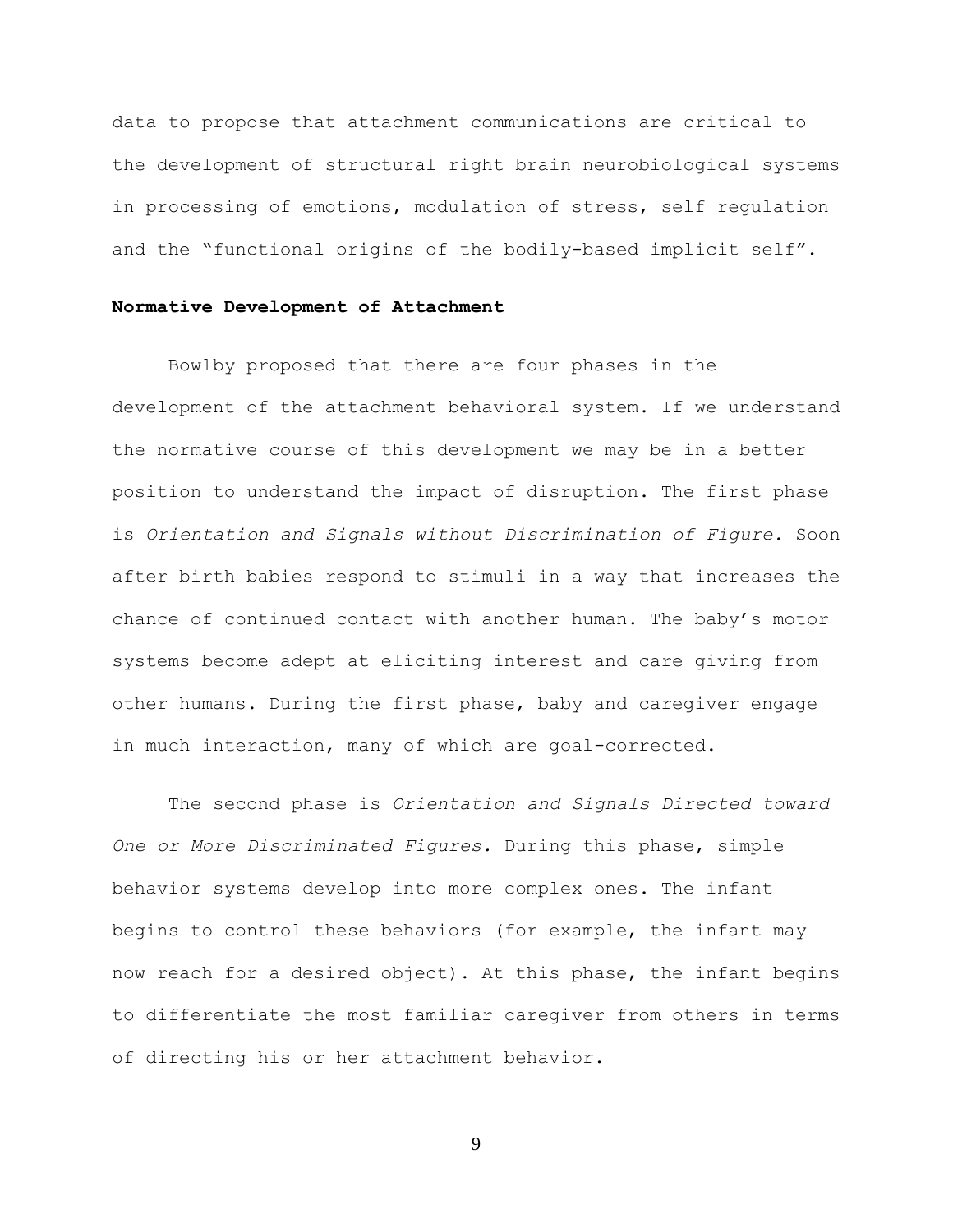The third phase is *Maintenance of Proximity to a Discriminated Figure by Locomotion and Signals.* Sometime between 6 and 9 months of age the infant is thought to strengthen attachment to the caregiver(s). Because of the onset of locomotion during this phase, the infant is able to now control its proximity to the attachment figure. Mary Ainsworth (1967) noted additional attachment behaviors based on this newly acquired motor skill. These behaviors include: differential responses to caregiver (upon reunion or when distressed), differential following of the caregiver, use of the caregiver as a secure base for exploration and flight to the caregiver as a haven of safety when alarmed.

The fourth phase is *Implications of the Partnership for the Organization of Attachment Behavior during the Preschool Years.*  This phase takes into account two important organizational changes. The first is related to the child's ability to inhibit attachment behavior and to consider the caregiver's plans in the child's own plan for proximity. The second is based on the child's ability to "simultaneously operate internally on goals and plans of self and other, to understand objectively the causal relations between the caregiver's goals/plans and behavior, and to engage in goal corrected negotiations with the caregiver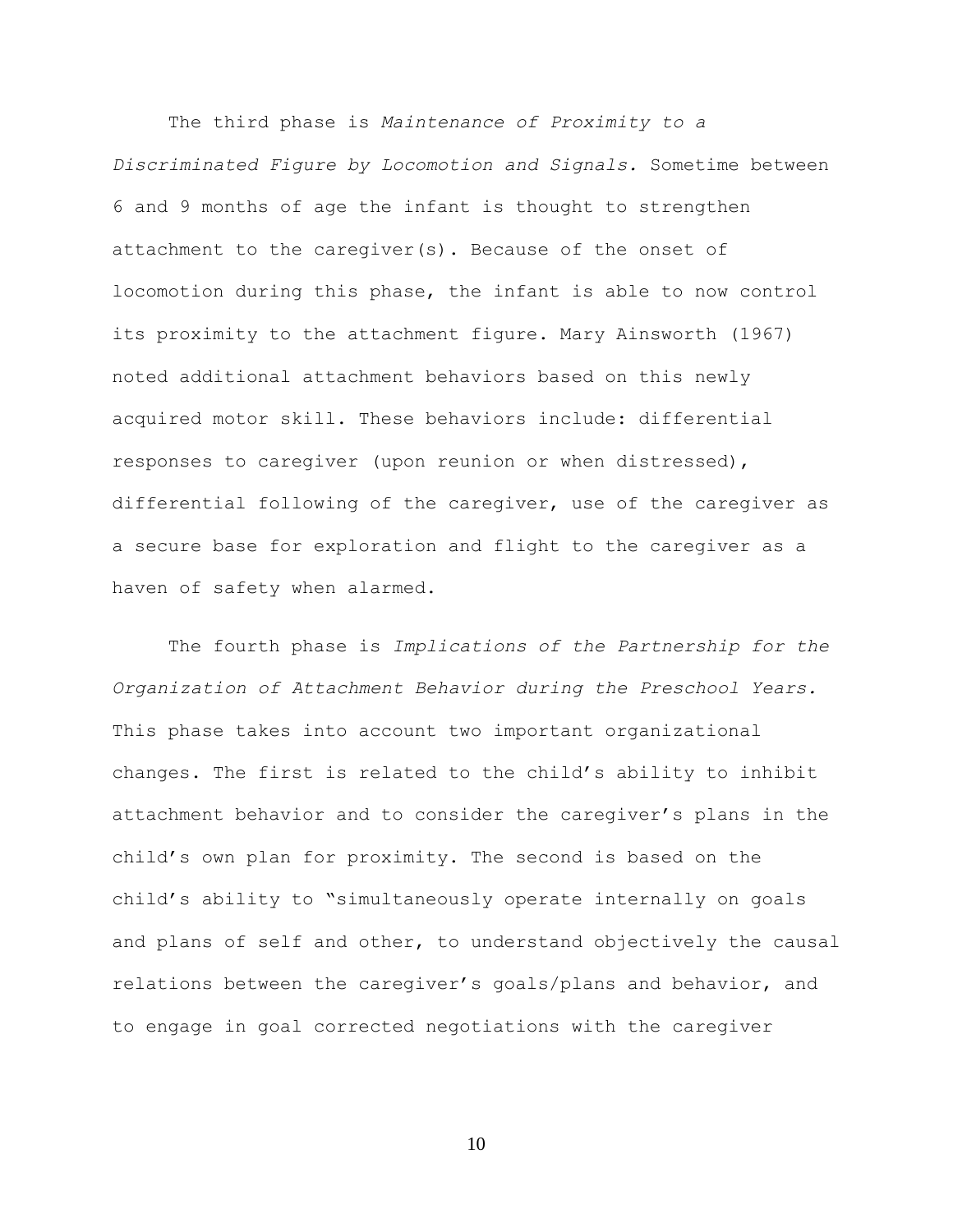regarding a shared plan for proximity- the goal corrected partnership."

## **Disruptions in Attachment Relationships**

In 1951 Bowlby investigated the importance of the motherchild relationship by integrating research findings from a report published by the World Health Organization on the effects of institutionalization on young children. Across a variety of studies from different countries, he found a similar pattern. Children who had been seriously deprived of maternal care developed into individuals who lacked feeling, had superficial relationships and exhibited hostile or anti-social tendencies. Burlingham and Anna Freud (1944) noted similar patterns during their study in a residential nursery for children whose parent's were unable to care for them as a result of World War II.

During childhood many individuals encounter difficulty in their relationships with their caregivers that may shake their confidence in the availability of these attachment figures. Such difficulties may include: marital conflict, divorce, parental dysfunction, parent-child conflict, parental psychopathology and illness. These become threats to the attachment relationship only if the child perceives them as jeopardizing the caregiver's availability. Threats to the availability of an attachment figure may produce emotional responses such as fear, anger or sadness.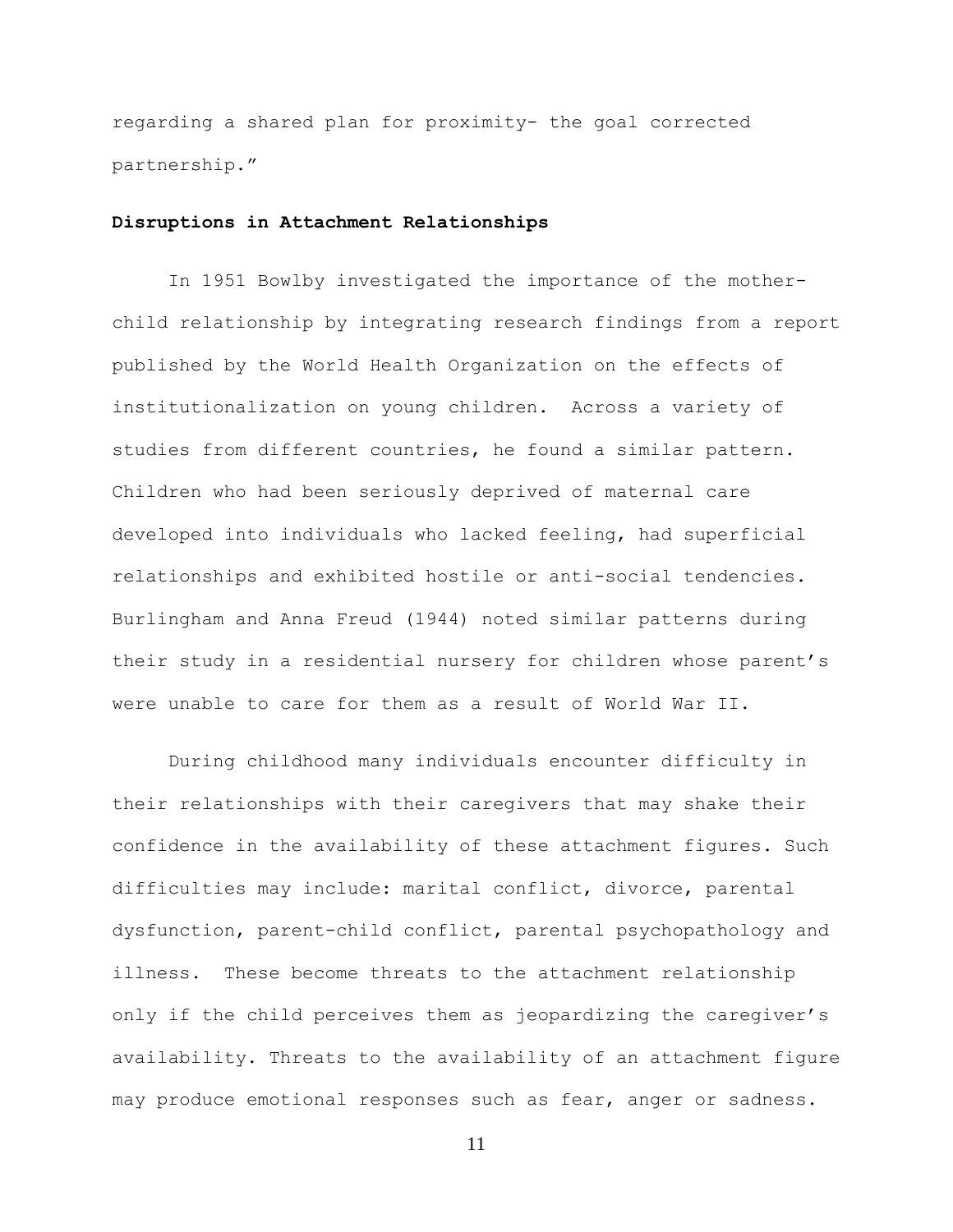Dramatic evidence that emotions of fear, anger and sadness persist as responses to disruptions in attachment relationships is shown in Weiss's (1975) study of adults who were dissolving their marriages. Weiss studies adults who had separated from their partners, gathered descriptive information about attachment processes and noted striking parallels to the phases of separation identified by Bowlby in young children. By considering situations that threaten the availability of attachment figures, Weiss demonstrated how availability of attachment figures remains a critical aspect of security and happiness through out life.

When normal emotions of sadness, anger or fear are distorted by the child and ignored or misunderstood by the parent they are likely to be expressed in more problematic forms. Attachment related feelings of sadness may become depressive symptoms, attachment related fears may manifest as anxiety disorders or dissociative symptoms and anger may be expressed as aggressive or antisocial behavior.

### **Exposure to Domestic Violence**

Children who are exposed to domestic violence are faced with more than the threat to the attachment figures availability. They must also manage the complexity of the realizing that their attachment figures are potential sources of danger. Main and Hess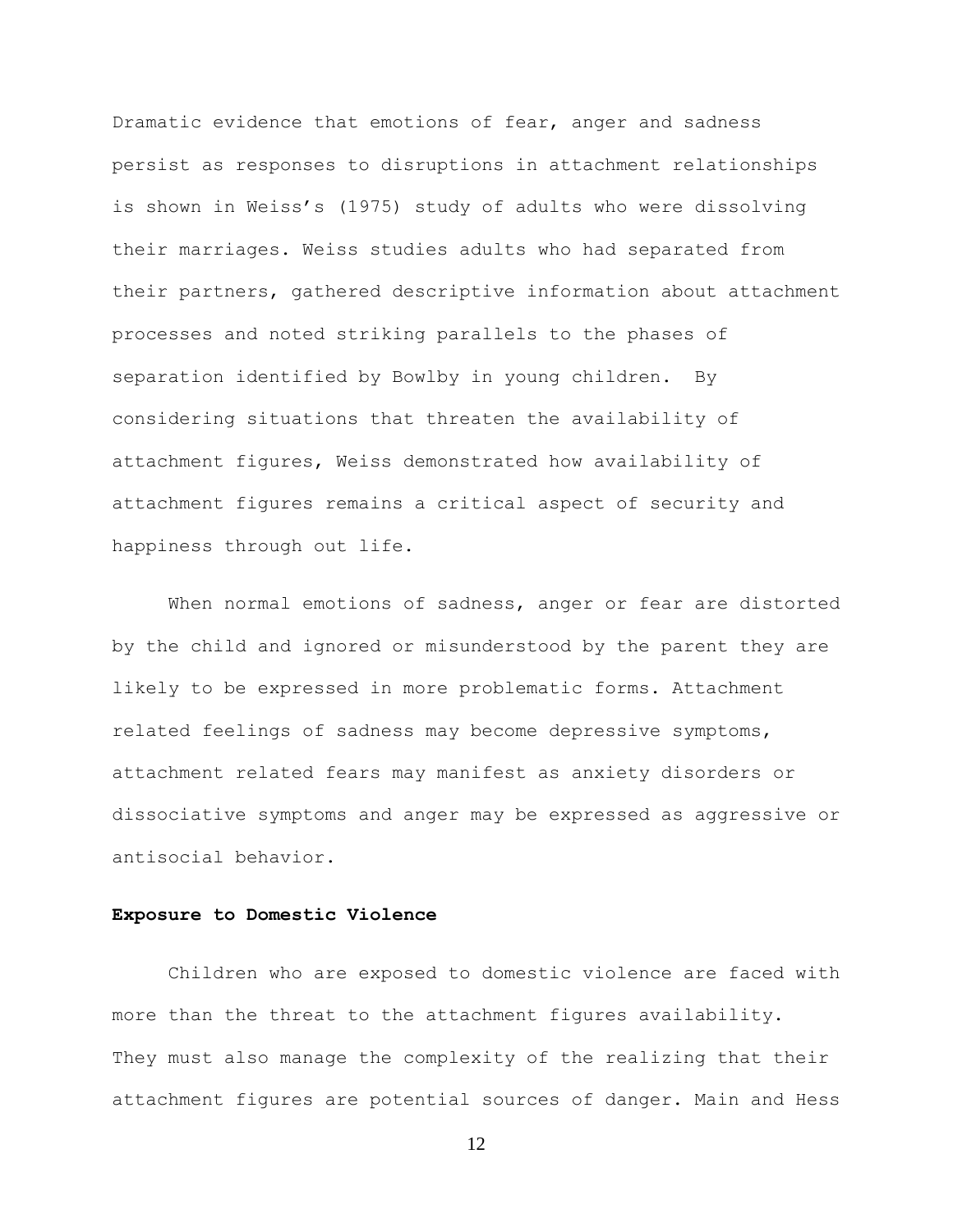(1990) noted that when placed in a situation that normally elicits attachment behavior, infants who have been unpredictably frightened by their caregiver are conflicted. Many display insecure attachment strategies like freezing, fear and disorientation. These reactions were categorized by Main and Solomon (1986) as a "disorganized/disoriented (D)" attachment style. This disorganized attachment style has been linked to a variety of adjustment difficulties and to psychopathology (Cassidy & Shaver, 1999). Symptomatic expressions of aggression, anxiety or sadness are most evident when normal coping strategies break down.

Bowlby noted in 1988 that relational trauma interferes with integrated attachment by the activation of dissociative defenses that serve to protect against overwhelming and depersonalizing experiences. As noted by DeJonghe et al. 2005, among young children, the trauma of exposure to domestic violence is likely to disrupt the child's development of basic competencies, threatening the child's ability to process and regulate emotions effectively and increasing internalizing and externalizing behaviors. Young children who have been exposed to domestic violence may experience more distress in response to interadult conflict than their non-exposed peers. Eth & Pynoos (1985) wrote that "children who witness extreme acts of violence represent a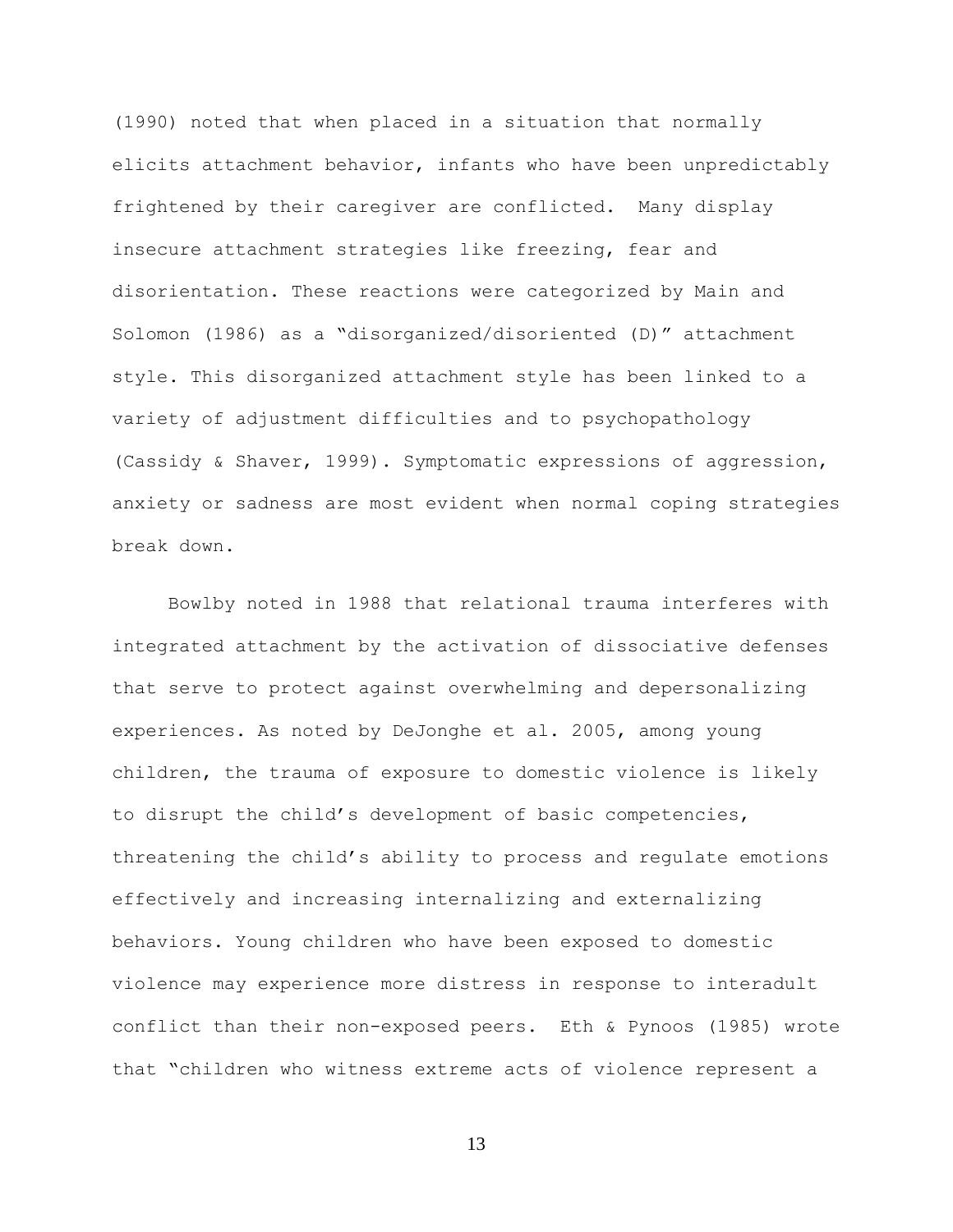population at significant risk of developing anxiety, depressive, phobic, conduct and post traumatic stress disorders and are in need of both clinical and research attention." There has been significant research on the ill effects that direct victims of violence may experience and the link between physical and sexual victimization to Post-traumatic Stress Disorder. In recent years there has been further research linking the witnessing of violence to pathogenic disorders.

Recent population surveys have drawn attention to the prevalence of domestic violence in our society. Spousal and child abuse account not only for a large amount of direct victims but an even larger number of child witnesses. The child witness is helpless to the imposed sight and sounds surrounding the violence. The child is unprotected from the full emotional impact of the violence. Much is known about the impact that domestic violence has on it's victims but there is more work to be done in the area of exposure to domestic violence and the psychopathology of child witnesses.

## **Attachment in Adults**

In 1987 Hazen and Shaver applied the earlier works of Bowlby and Ainsworth to attachment theory in adults. Hazen and Shaver noted that interactions between adult romantic partners shared similarities to interactions between children and caregiver.

```
14
```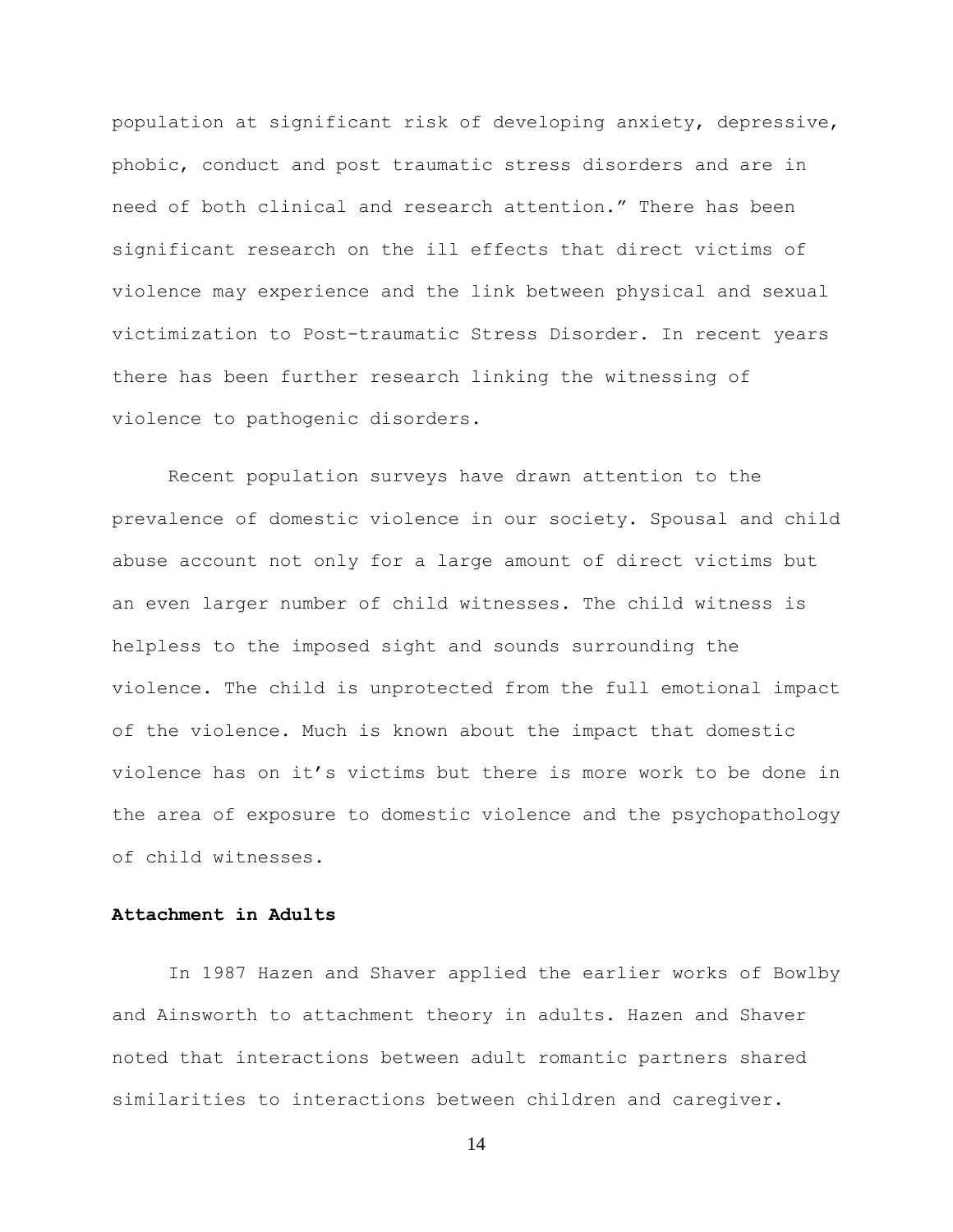Similarities included the desire for proximity to ones romantic partner, anxiety experienced when a partner is away and the comfort one receives when their partner returns. Based on these similarities, Hazen and Shaver asserted that the core principals of attachment theory apply to both kinds of relationships. They built on the concept that people are biologically driven to form attachments to others and added that adults base this process on earlier experiences. Individuals form different types of attachments based on their expectations that they have about the relationship. The individual's expectations and beliefs constitute inner "working models" that are used to guide relationship behaviors. (Fraley & Shaver, 2000)

Adults have four attachment styles: secure, anxious/preoccupied, dismissive avoidant and fearful avoidant. They correspond with the secure, anxious/ambivalent, avoidant and disorganized attachment styles in children. Securely attached people tend to have positive views of themselves, their partners and their relationships. Securely attached people feel comfortable with intimacy and independence. People who are anxious or preoccupied with attachment may seek high levels of intimacy, approval and responsiveness from their partner. They sometimes value intimacy so much that they become overly dependent on their partners. People with anxious or preoccupied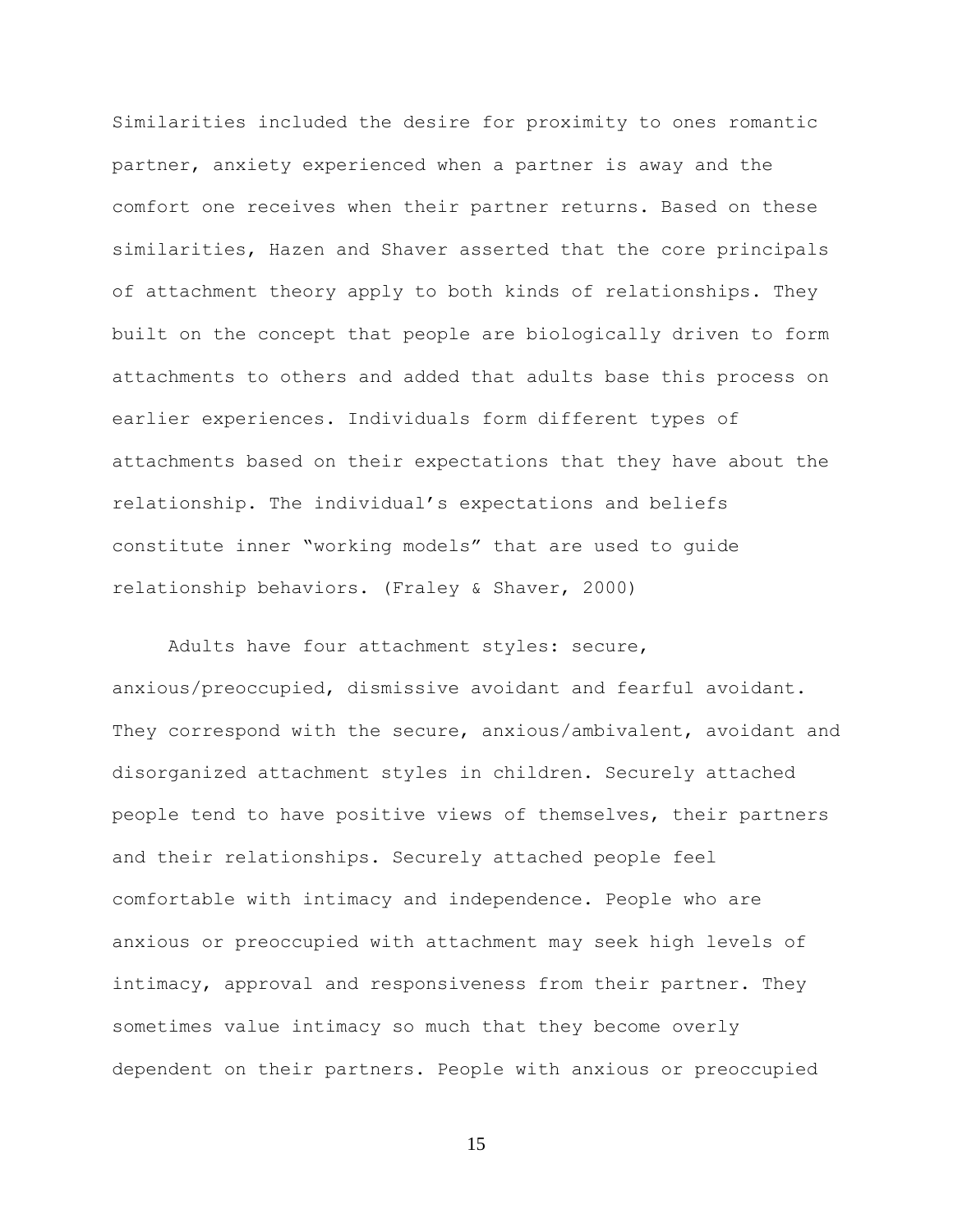attachments may doubt their worth as a partner and place blame on themselves for their partner's lack of response. People with a dismissive style of avoidant attachment tend to desire a higher level of independence. This can sometimes present in a way that appears to avoid attachment altogether. They may deny needing close relationships because they perceive close attachment as vulnerability. People with a fearful style of attachment to others may experience uncertainty about close relationships. They may desire closeness but be uncomfortable with emotional closeness. This is often compounded by negative views about themselves and their partners. People with a fearful style of attachment commonly view themselves as unworthy of responsiveness from their partners and they are untrusting of their partner's intentions.

### **Gender**

Bowlby's (1988) work on attachment did not include gender differences, suggesting that both males and females have equal likelihood of developing secure and insecure working models, various emotional problems, and the abilities to resolve them. Recent research, however, has examined whether men and women differ in their experience of emotion, that is, in frequency, intensity, and complexity, and in their communication of emotion, that is, in their ability to express emotion and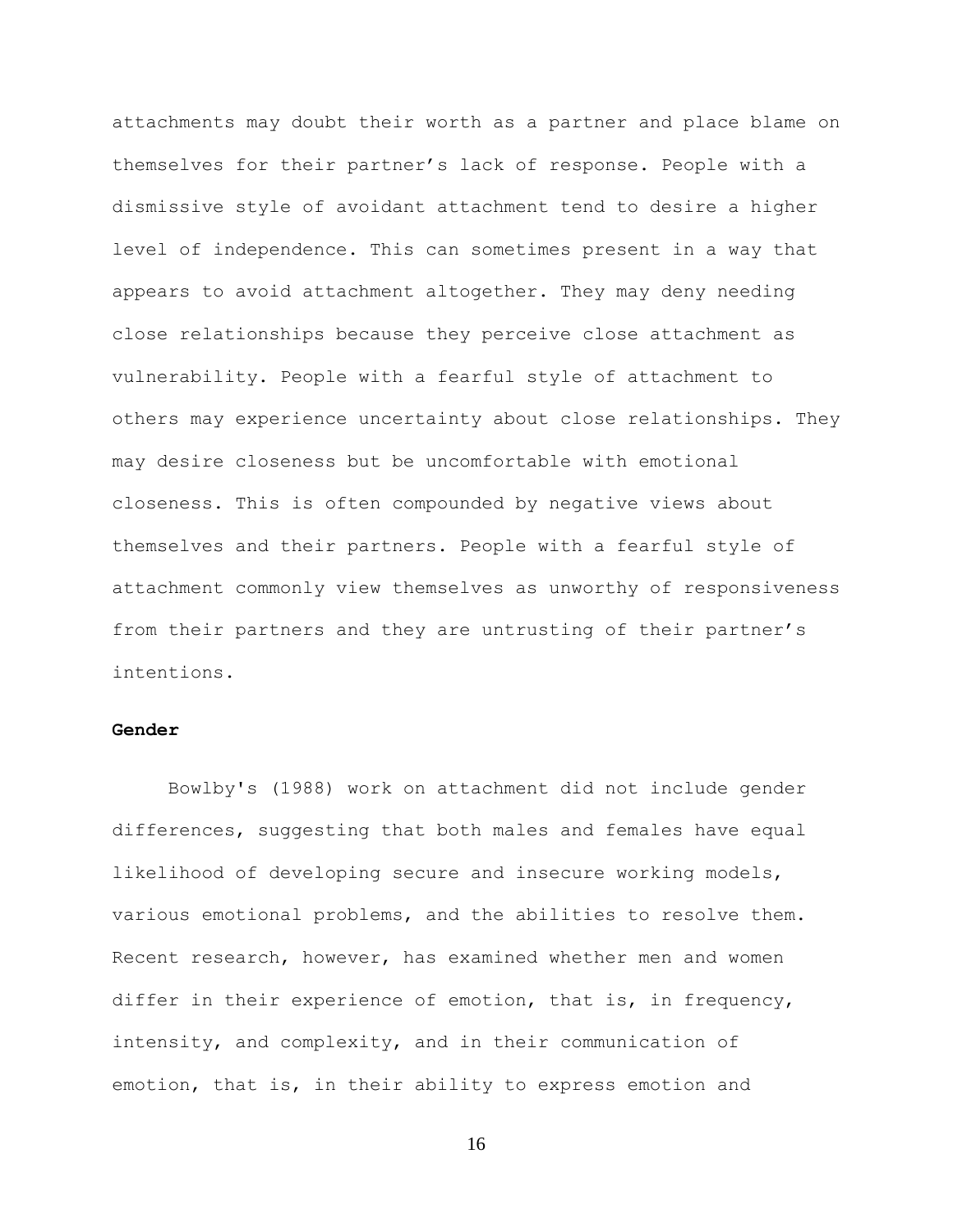recognize emotion in others. Women have been found to experience emotions with a greater frequency, a greater intensity, and a greater complexity [\(Searle, 1994\)](http://web.ebscohost.com.libproxy.smith.edu:2048/ehost/detail?vid=11&hid=110&sid=59c2c891-0415-4b90-b6c8-2bcc1ec6b6b2%40sessionmgr104&bdata=JnNpdGU9ZWhvc3QtbGl2ZQ%3d%3d#c51). This review of gender and emotion studies, concluded that intensity, rather than frequency, is the emotional attribute that most distinguishes men and women: Women experience emotions more intensely than men. This alludes to the fact that attachment styles may be different because of the impact that attachment has on a person's ability to regulate affect and emotion.

Young children who have been exposed to domestic violence experience more distress than their non-exposed peers. However, these children's outcomes vary widely and many children have adequate behavioral and emotional functioning despite witnessing domestic violence. Research has shown resilience rates of 31%- 65% (Grych et al., 2000). The scope of these studies was limited as many familial characteristics that have been identified as protective factors were not assessed. Also, the study was crosssectional and focused on school aged children but did not look at outcomes of adults. The findings did not classify outcomes according to gender.

In 2006 Matsuoka et al. studied the attachment style and early experiences of young adults (ages 18-23). They did look at gender as well as a multitude of early life experiences both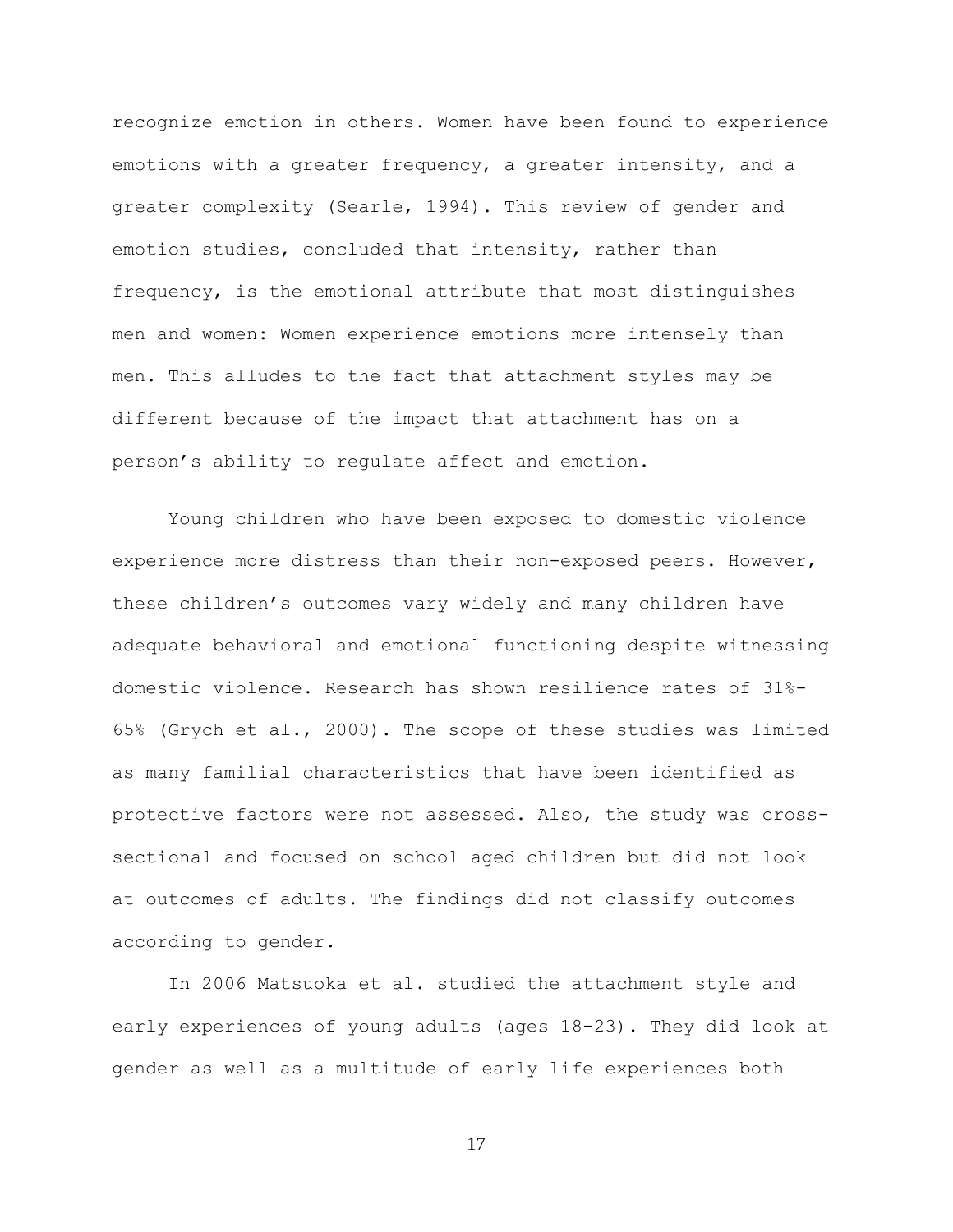positive and negative. The study demonstrated that women have a more secure attachment style than men. The study did not include domestic violence as an early life experience. Matsouka notes in the discussion that further study is needed on a more widely aged population in order to determine if women do in fact have a statistically higher rate of secure attachment than men. David Schmitt noted small gender differences in the dismissive attachment style**.** Research showed that this may be due to women being more similar to men in short-term mating tendencies and expressing higher levels of associated dismissive romantic attachment in such cultures (Schmitt et al, 2003).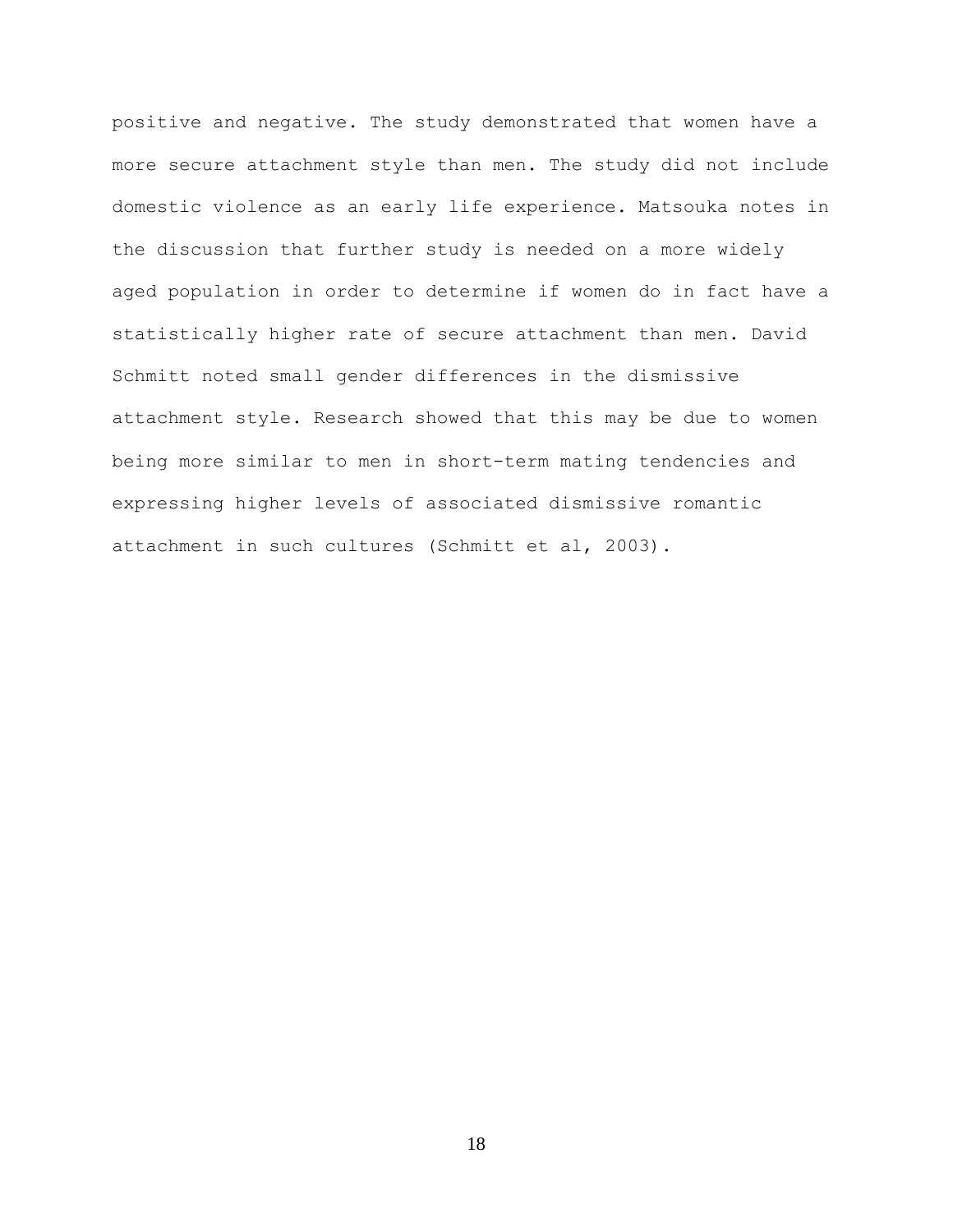#### **Chapter III**

#### **Method**

The purpose of this study is to answer the overarching research question: What are the attachment styles of adults who witnessed domestic violence in childhood and is there a difference in those attachment styles base on gender? This study utilized a quantitative, survey method in order to further explore this topic and to confirm or disconfirm the idea that there may be differences in the attachment style of adults who have witnessed domestic violence. The study further explores these differences in attachment based on gender. Because it is rooted in numbers and statistics, quantitative research has the ability to effectively translate data into easily quantifiable charts and graphs. The survey method was selected based on the need to gather specific information from as many people as possible. Survey research allows for conclusions to be made about the general population based on data from a smaller section of the population. (Anastas, 1999) Weaknesses of this design include the fact that the researcher could not guarantee an accurate cross- section of society and that may impact the generalizability of this study. Each participant has uncontrollable variables based on life experiences that may impact the findings. There was limited opportunity for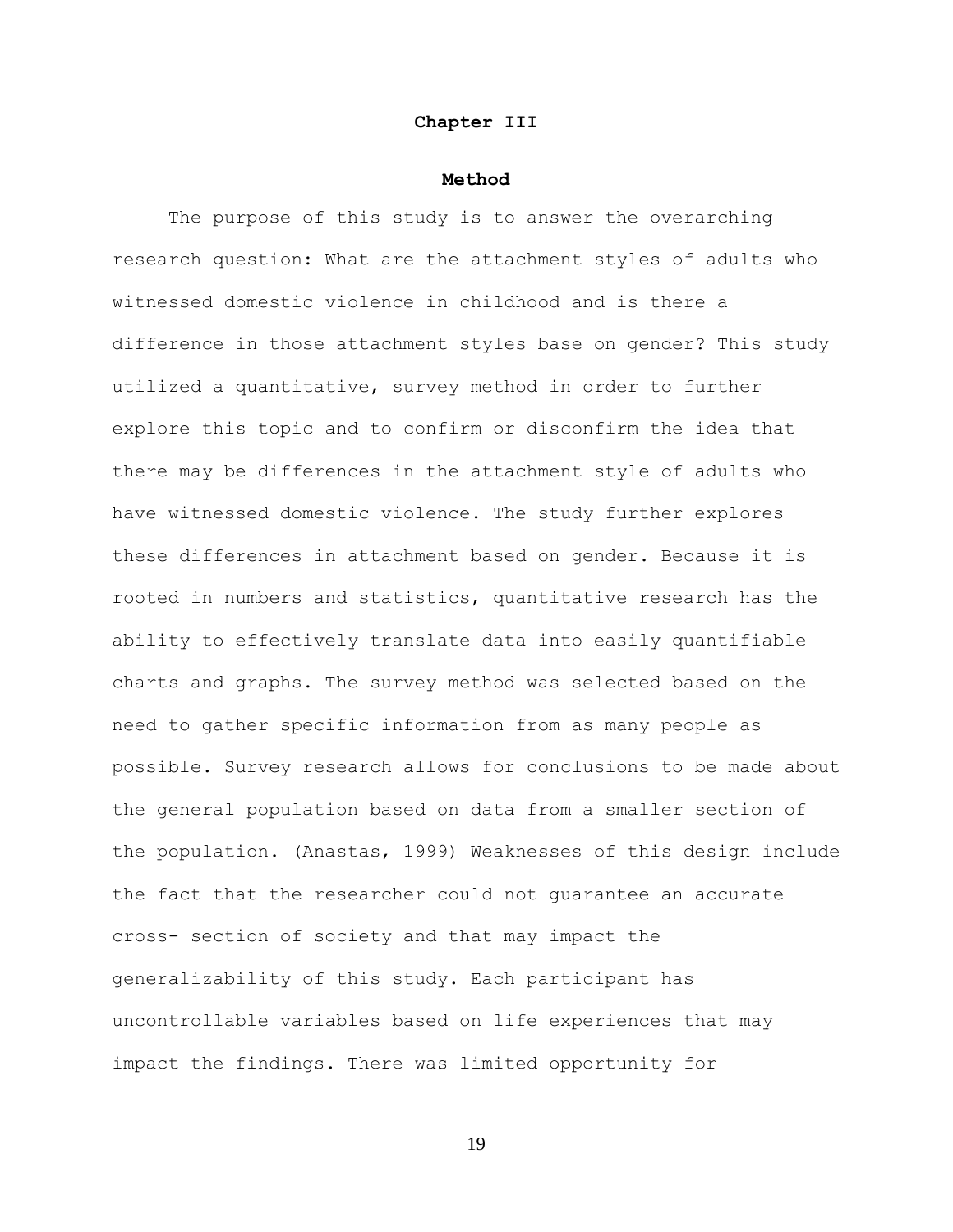participants to elaborate on experiences in comparison to a qualitative study. (Rubin & Babbie, 2011)

### **Sample**

The study utilized a non-probability convenience sampling technique because of the relatively low cost of recruiting available participants. This study sought to obtain a diverse sample that accurately reflected the larger population. Participants in this study were at least 21 years of age, English-speaking and were longer being living with the family of origin. This study was open to everyone who met the above criteria. Subgroups were created based on the data so that comparisons could be made based on exposure to domestic violence.

Participants may have witnessed domestic abuse in the home but will not have been abused themselves based on research that indicates a clear link between child abuse and the negative impact on attachment formation. Respondents who indicated that they were a victim of domestic abuse were excluded from the study. Participants who had received past psychiatric treatment due to related childhood experiences were excluded as the therapeutic interventions may have impacted the participant's attachment style.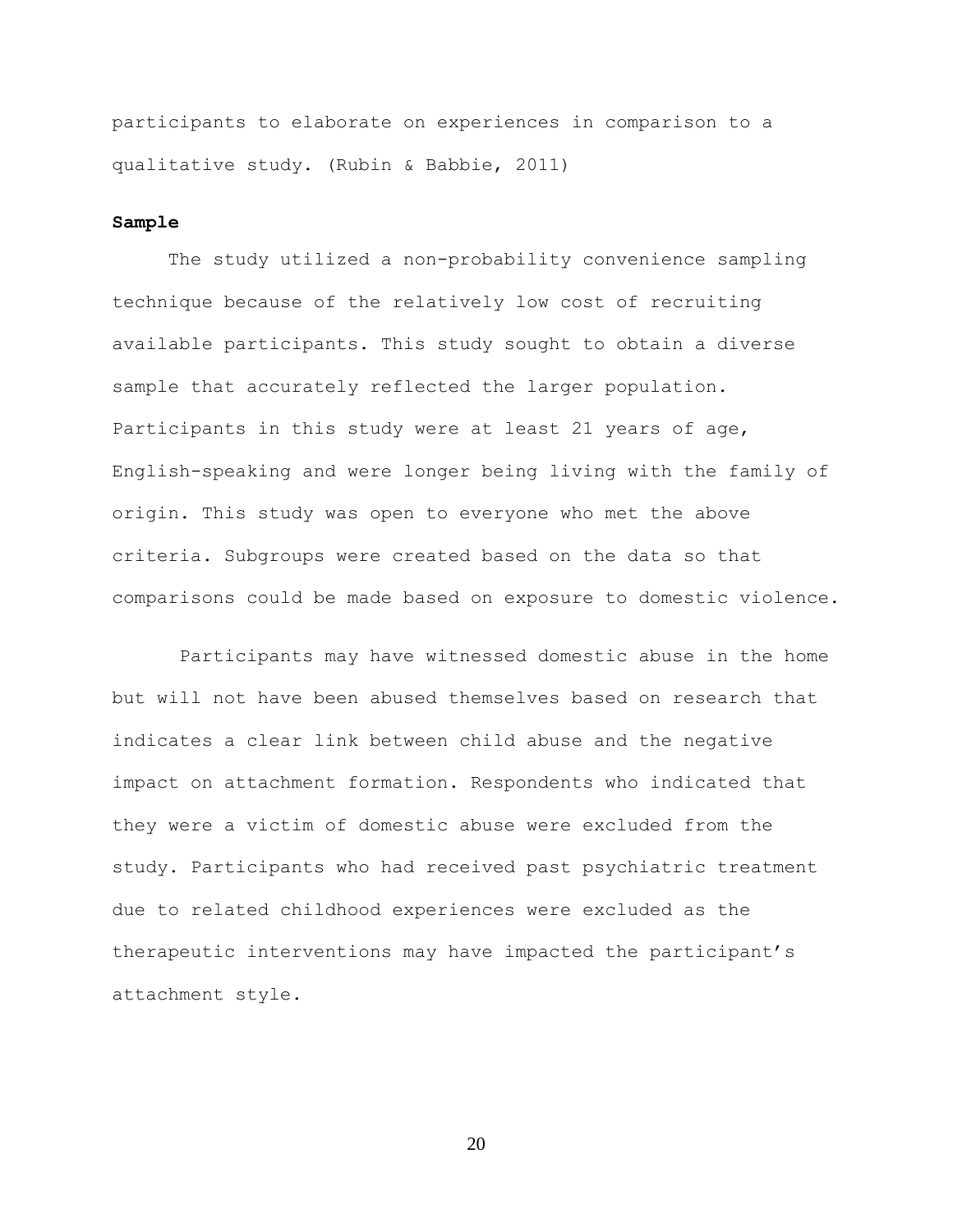#### **Data Collection**

Participants were asked to respond to an anonymous survey sent through SurveyMonkey. Potential participants were informed that the study was anonymous. Participants were asked to respond online. The data collected was viewed by the researcher through SurveyMonkey. Participants did not provide their names, addresses or email addresses. Participants were informed that the Smith SSW statistician and research advisor would have access to the anonymous data. The data contains no identifying information. Data will be presented about participants as a group. There will be no identifying information used in the presentation of this study.

Participation in this study was voluntary and respondents were informed of their right to refuse to answer any and all questions within the survey. The risk of participation was discussed within the informed consent. Respondents were informed that answering questions that relate to traumatic childhood events could possibly trigger unpleasant emotional responses. They were provided with an NASW national hotline telephone number to be connected with a local mental health provider in their area. This study was reviewed and approved by the Smith SSW Human Subjects Review Board on February 16, 2012.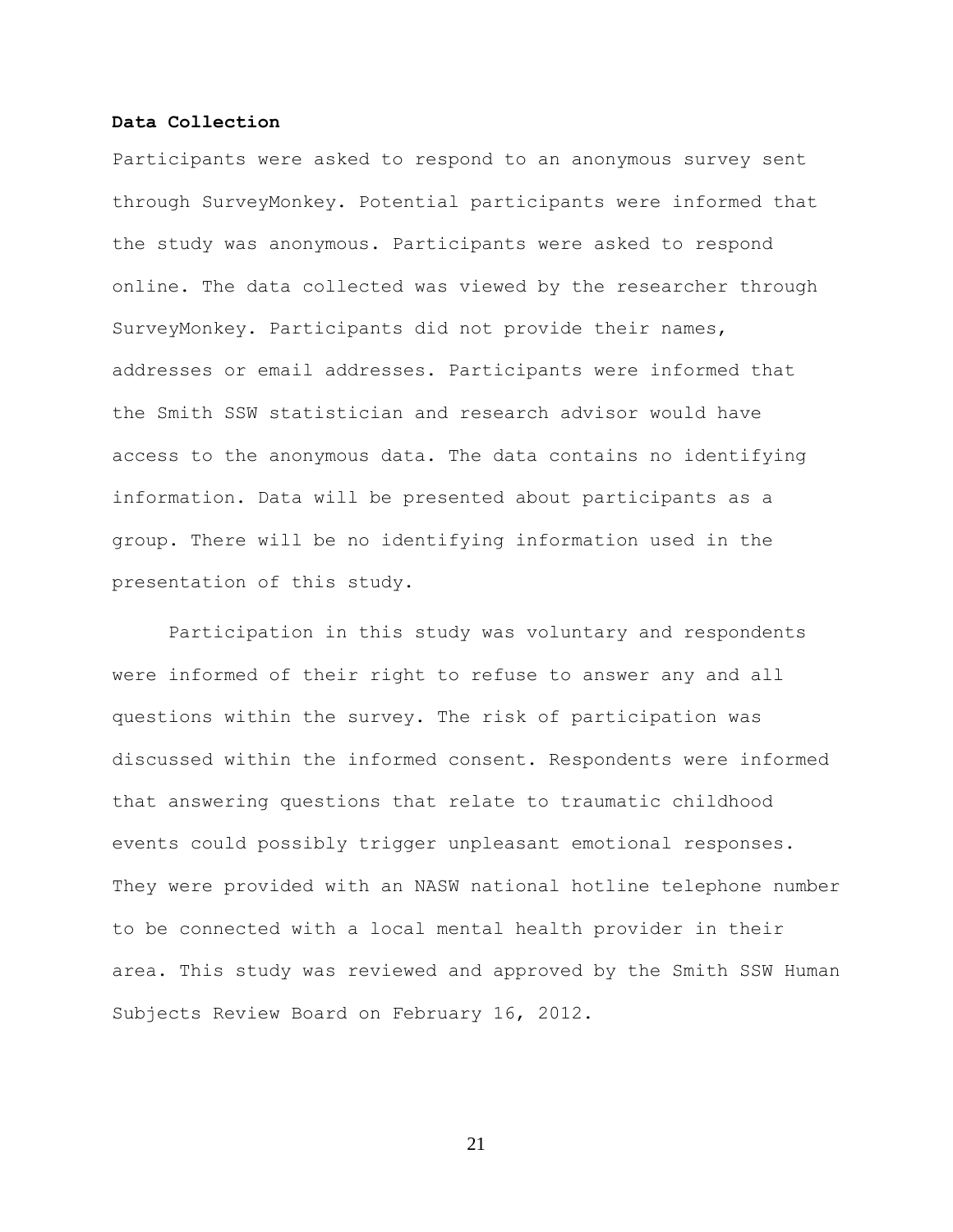The study looked at attachment style as the dependent variable and whether or not the participant witnessed domestic abuse as the independent variable. This study utilized an internet survey that consisted of demographic questions, questions regarding childhood experiences of witnessing domestic violence and the Adult Attachment Style Web Questionnaire. The Adult Attachment Style Web Questionnaire is a self-assessment tool that participants can self administer in order to determine their own attachment style (Fraley, Waller & Brennan, 2000). Based on a concern about the mental state of participants who might take the survey and receive scores that indicate insecure or anxious attachment styles the self scoring component of this measure was removed. The questionnaire is designed to assess attachment dimensions in multiple contexts with respect to attachment-related anxiety (i.e., the extent to which people are insecure vs. secure about their partner's availability and responsiveness) and attachment-related avoidance (i.e., the extent to which people are uncomfortable being close to others vs. secure depending on others).(Fraley, Waller & Brennan, 2000) The questionnaire contained thirty-six items in random order and utilized the Likert scale format.

The survey was posted on Craigslist in order to gather a large group of respondents. Craigslist is a centralized network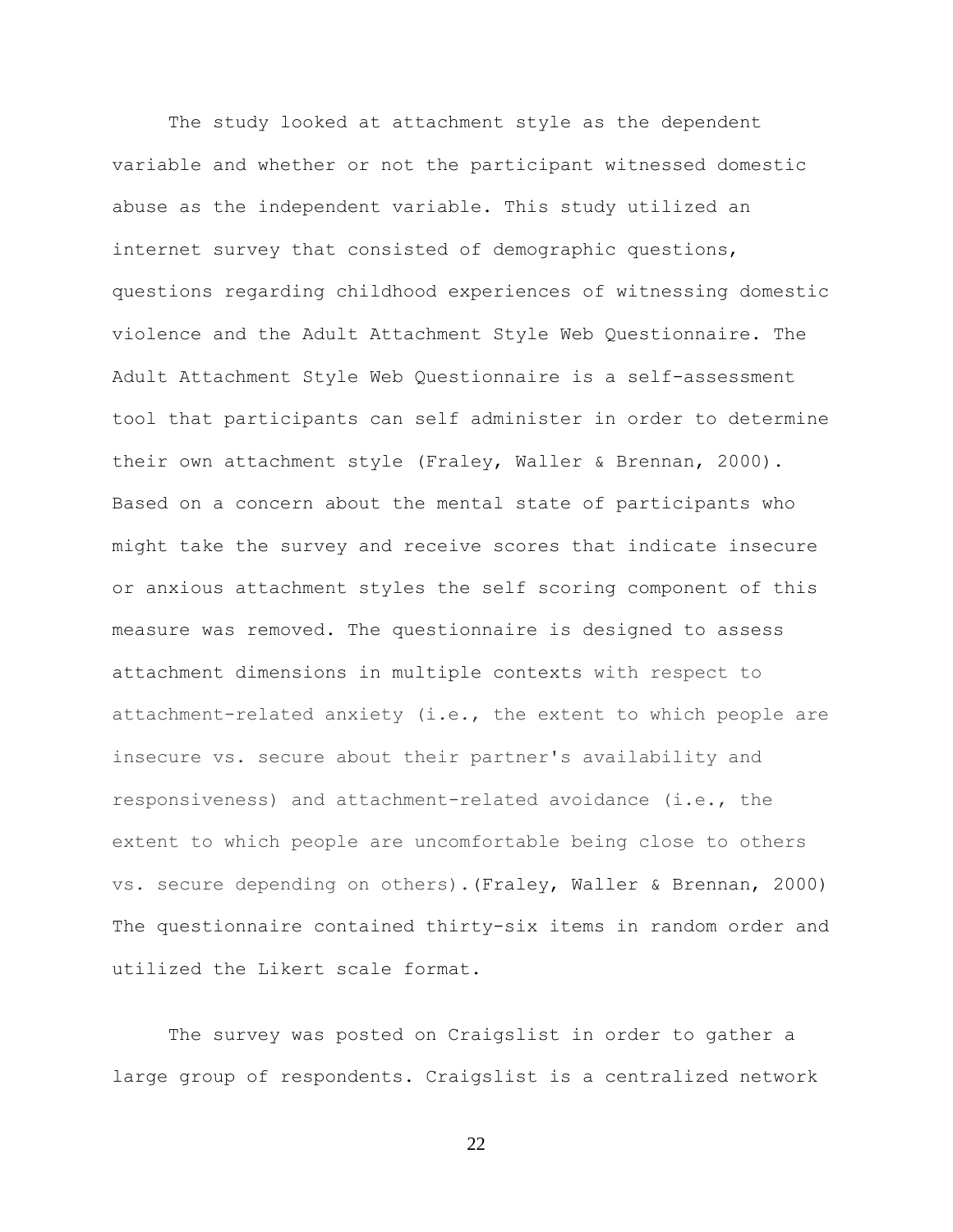of online communities, featuring free online [classified](http://en.wikipedia.org/wiki/Classified_advertising) [advertisements](http://en.wikipedia.org/wiki/Classified_advertising) – with sections devoted to jobs, housing, for sale, services, [community,](http://en.wikipedia.org/wiki/Community_service) volunteer opportunities, [résumés](http://en.wikipedia.org/wiki/R%C3%A9sum%C3%A9) and discussion forums. Strengths of this technique include the possibility of yielding data from a large number of respondents that will allow the researcher to perform comparative, statistical tests to determine whether or not there are meaningful differences to support the hypothesis that there are differences in attachment styles of adults who as children witnessed domestic violence. A risk of using this sampling technique is the potential that my findings may only be representative of the people that frequent my sampling point (Rubin & Babbie, 2011). For example, posting this survey on Craigslist might only yield responses from young-middle aged people who have internet access.

The survey is a valuable tool in gathering information and assessing trends because it can be used describe a population that is too large to observe directly (Rubin & Babbie, 2011). SurveyMonkey was used to design and publish the survey and to gather responses. SurveyMonkey is a private [American](http://en.wikipedia.org/wiki/United_States) company that enables users to create their own [web-survey,](http://en.wikipedia.org/w/index.php?title=Web-survey&action=edit&redlink=1) using free and enhanced paid products and services. The survey was posted electronically via a web link that followed a call for participants on Craigslist. After a week of following the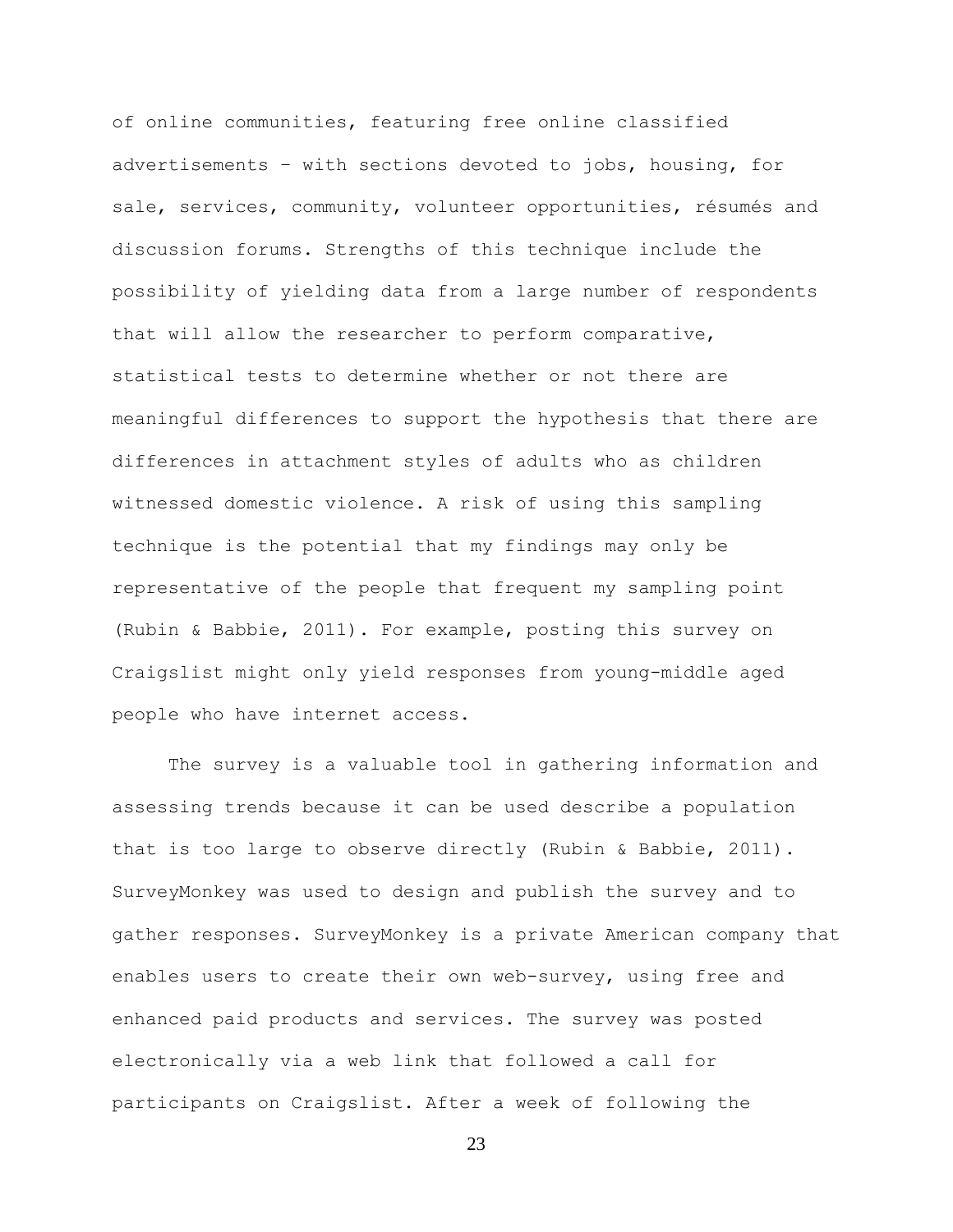progress through SurveyMonkey additional emails containing the web link were sent out to friends and colleagues for distribution through snowball sampling. Initially, the desired sample size was about 200-300 but due to a delay in the HSRB approval process the survey was not posted until the first week in March. Because of the limited time frame to recruit participants and gather data, additional sampling techniques were used.

#### **Data Analysis**

The scoring of the Adult Attachment Questionnaire was completed by separating the items. Eighteen of the items the items were used to measure anxiety and eighteen were used to measure avoidance. Two scales were created (anxious and avoidant). For each person the responses (1= strongly disagree to 7= strongly agree) to each item were totaled and averaged. Some items were reversed keyed and required that they be subtracted from the total before averaging. Each respondent received an anxious score and an avoidant score.

A Cronbachs alpha test was run to check the internal reliability (how well a group of questions fit together) to make sure it made sense to combine them into a scale. Anxiety had strong internal reliability (alpha=.941, N=56, N of items=17) and avoidance had moderate internal reliability (alpha=.76, N=56, N of items=18)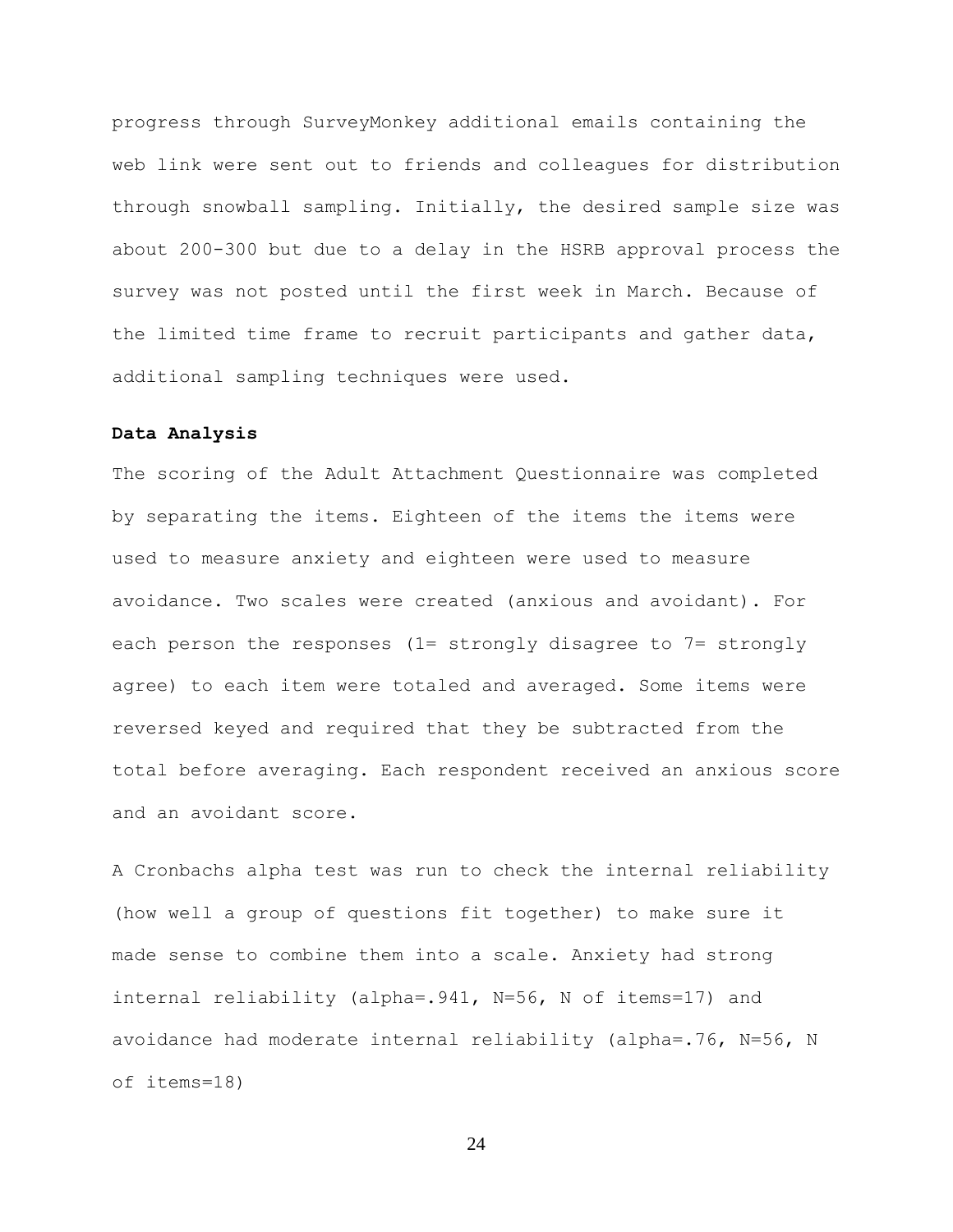For the majority of the categories there were only two groups to compare. For example, in the category of gender we looked for a significant difference in attachment style based on whether the respondent was male or female. For these types of comparisons a t-test was run. In order to determine whether or not there was a significant difference in the age category a oneway anova test was run because this category contained more than 2 groups.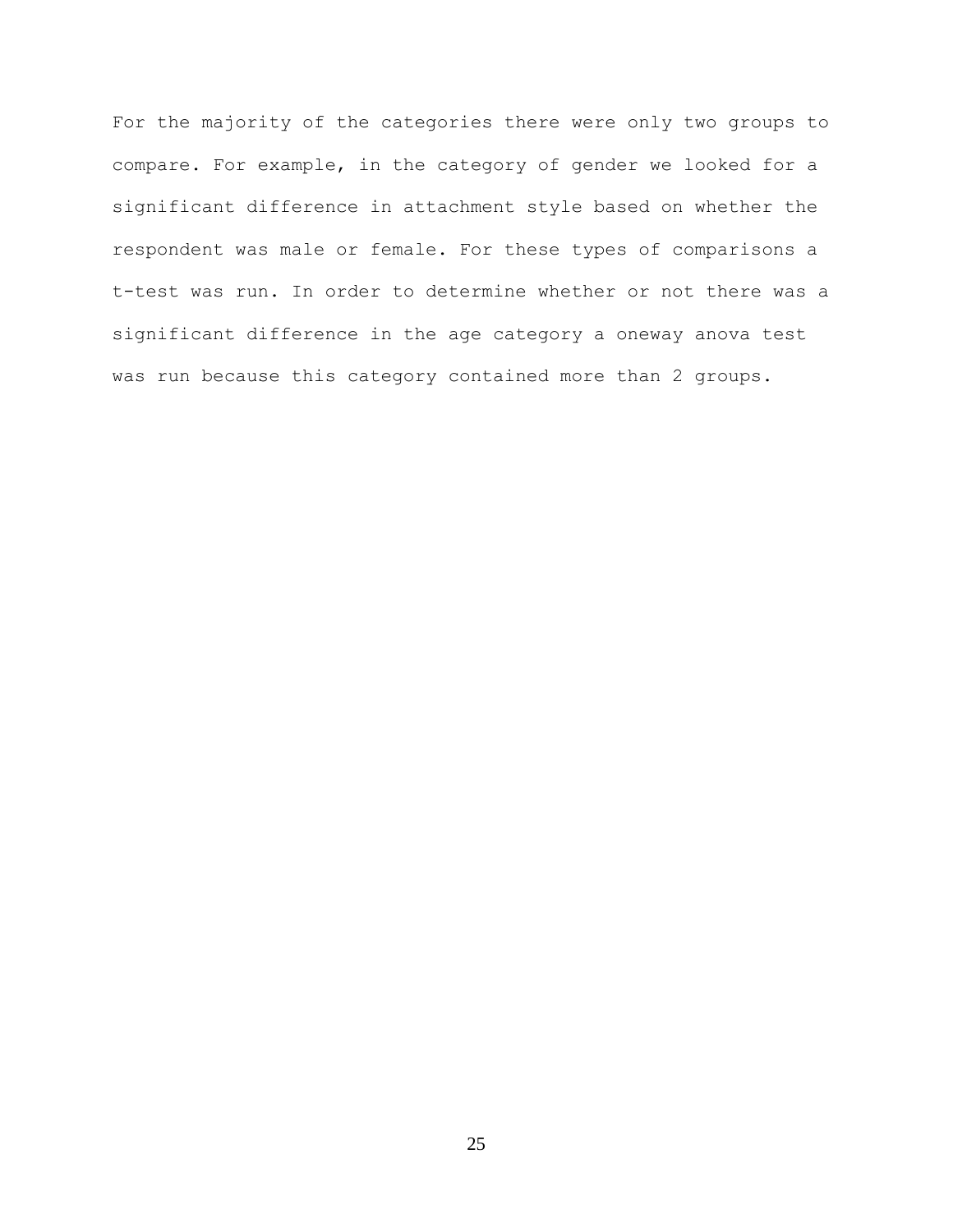#### **CHAPTER IV**

#### **Findings**

This study was conducted in order to determine the attachment style of adults who as children witnessed domestic violence. Additionally, this study sought to examine whether there might be differences in the adult attachment styles bases on gender. Unfortunately, because of low response rate, it was not possible to determine the correlations amongst the two major groups of interest in this study, namely: individuals who did observe domestic violence compared with individuals who did not observe domestic violence. In addition, the extremely low gender difference (21% of total respondents were male) in the survey sample also made it impossible to derive expansive attachment styles across genders. For instance, the major findings showed that there was not a significant difference in the attachment styles of adults who witnessed domestic violence in comparison to adults who did not. The study did show a significant difference in the mean scores on the anxiety scale based on gender. Please refer to Appendix A for a Demographic Characteristic of the Sample.

### **Description of the Sample**

A total of eighty one people responded to the survey. Twenty five were excluded because they had been abused, sought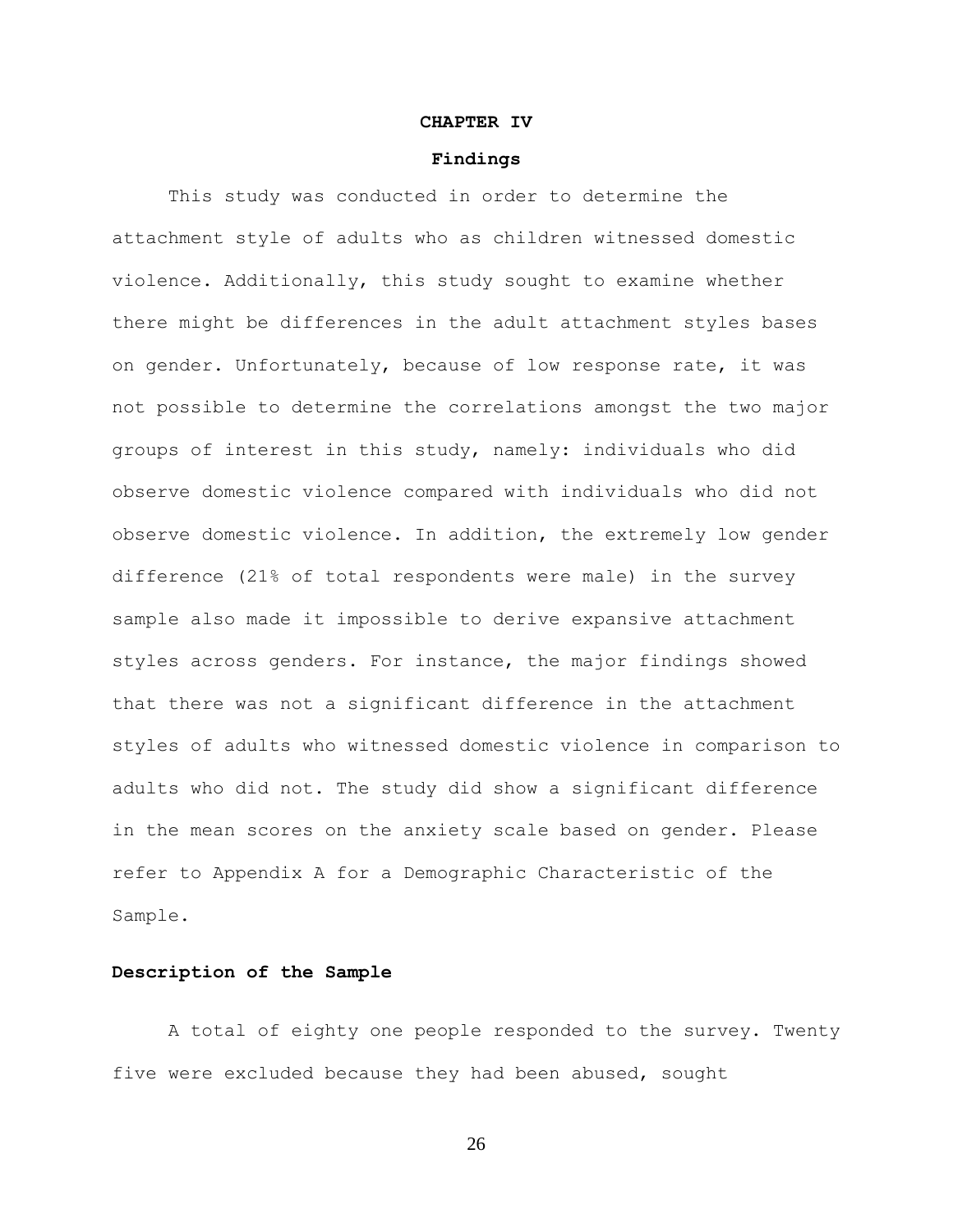psychiatric treatment, were presently involved in an abusive relationship or were under the age of twenty one. Fifty six people completed the entire survey. Of the fifty six respondents twelve were male and forty four were female. Fourteen of the respondents had witnessed domestic violence as a child. Forty one had not witnessed domestic violence. Thirty seven respondents were between the ages of 21-29 (45.7%),twenty seven were between the ages of 30-49 (33.3%)thirteen of the respondents were 50 and older(16%)and four people did not answer the question (5%).Fifty five of the respondents stated that they were involved in an exclusive romantic relationship (68%). Twenty respondents indicated that they were single (25%) and six (7%) did not answer the question. The was the survey was designed, race was an open ended question that allowed the respondent to write in their own description of race. Many people responded in detail and included their family's national origin. For the purposes of reporting, the information has been consolidated this information into the following categories. Two of the respondents were African-American (2%), fifty eight were Caucasian (72%), eight were Hispanic (10%), one identified as Indian/South Asian (1%), one person reported two or more races (1%), one responded as Human (1%)and ten people (13%) left this question blank.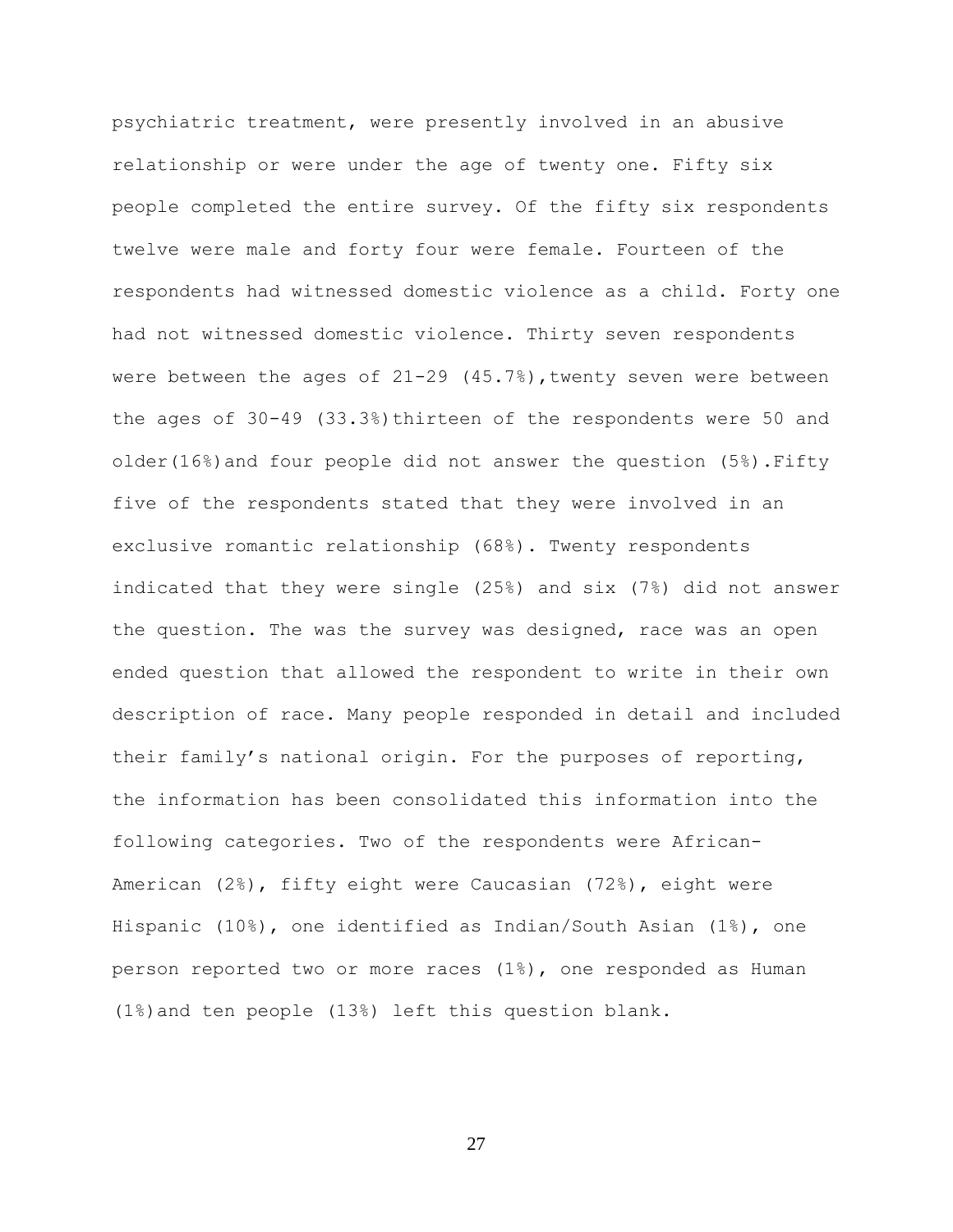#### **Significant Findings**

Demographic information was used to develop subgroups and tests were run to determine weather there was a difference in attachment styles based on gender, age and childhood exposure to domestic violence.

On the anxiety scale the researcher looked at whether there is a difference in anxiety by gender. A t-test was run and a significant difference was found  $(t(31.76)=2.608, p=.014, two$ tailed). Males had a lower mean anxiety score (m=2.17) than females (m=3.00)

The researcher then sought to determine if there was a difference in anxiety based on whether or not respondents witnessed domestic violence. A t-test was run. No significant difference was found. A t-test was run to determine if there is a difference in anxiety based on age category. A oneway anova was run. No significant difference was found.

On the avoidant scale the researcher examined possible differences in the avoidant attachment style based on gender. A t-test was run. No significant difference was found. A t-test was run to determine if there was a difference in avoidance based on whether or not the respondents witnessed domestic violence. No significant difference was found. A t-test was run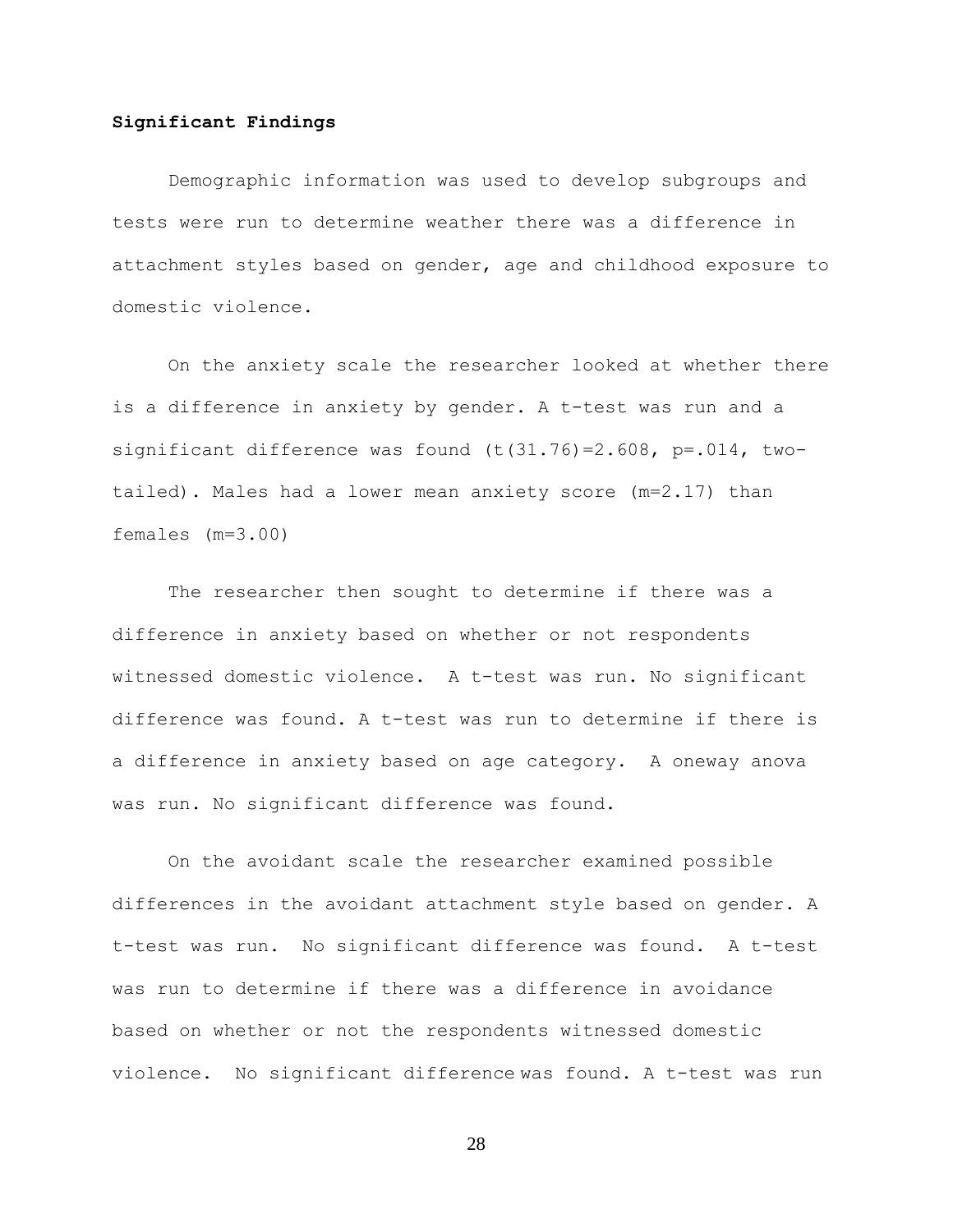to determine if there is a difference in anxiety based on age category. A oneway anova was run. No significant difference was found. Low response rates significantly impacted the researcher's ability to find results within the comparative subgroups and should not be taken as an indication of the true study findings.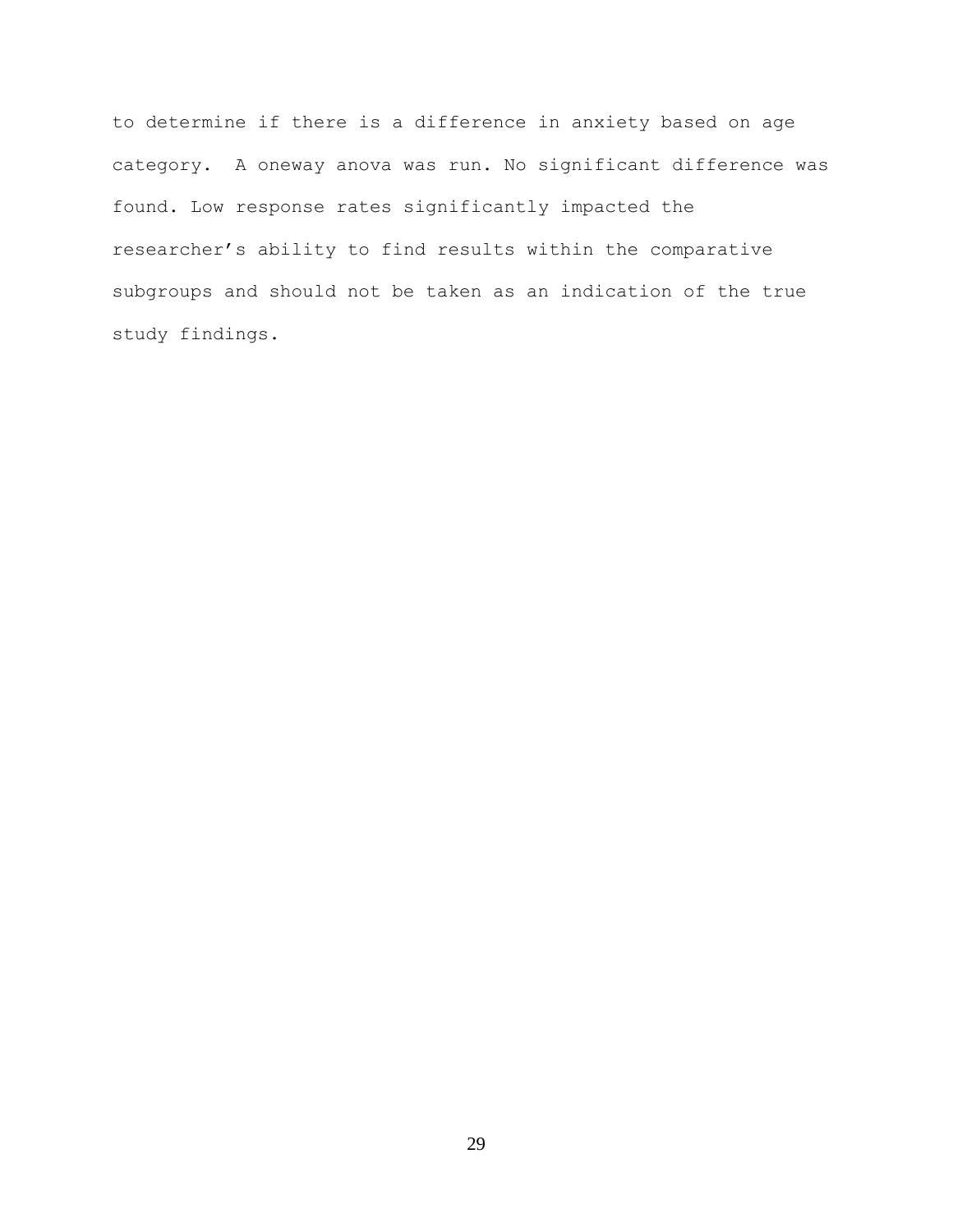### **CHAPTER V**

#### **Discussion**

The purpose of this study was to examine the attachment styles of adults who witnessed domestic violence in childhood and determine whether the attachment styles differ from adults who did not witness domestic violence during childhood. A further area of interest was to determine gender differences in the attachment styles of adults who did witness domestic violence during childhood. The study surveyed a wide variety of adults and divided the respondents into subgroups based on whether or not they had been exposed to domestic violence during their childhood. These groups were then further studied in terms of age, gender, and race. The findings did not indicate a clear link between childhood exposure to domestic violence and anxious or avoidant adult attachment styles. The study did note a significant difference between men in women on the anxiety scale. The results showed that men who had been exposed to domestic violence as children were less likely to have an anxious style of attachment than women were. The anxious style relates to the insecurity people feel about the availability or responsiveness of their partner. Because there were only 12 male respondents who completed the survey, the researcher was unable to draw generalizable conclusions based on gender.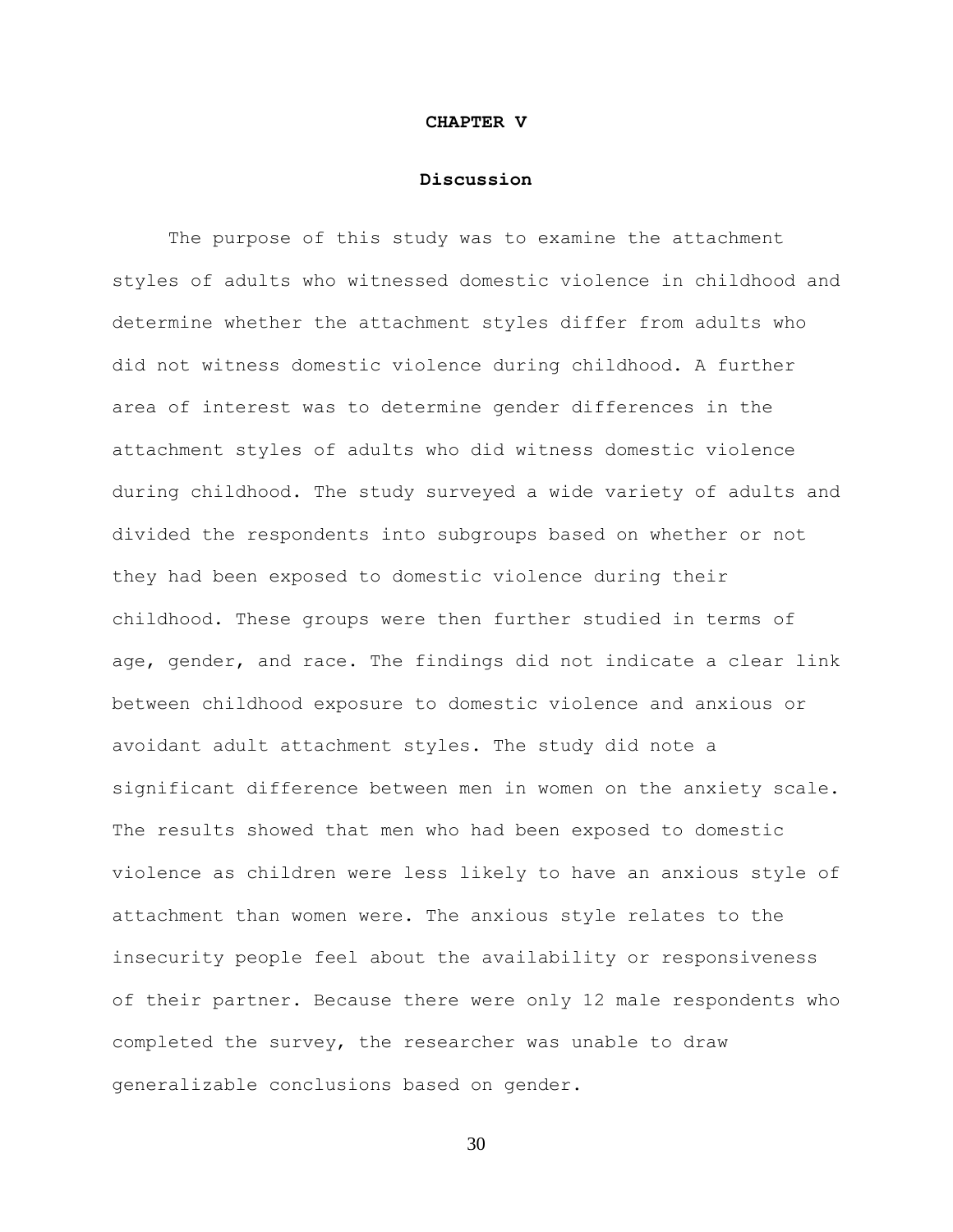#### **Past Studies**

Numerous studies have noted that early exposure to domestic violence can have detrimental effects on children including, the disruption of the child's development of basic competencies, the child's inability to process and regulate emotions effectively and an increase internalizing and externalizing behaviors. (DeJonghe et al. 2005) Eth & Pynoos (1985) wrote that children who witness extreme acts of violence represent a population at significant risk of developing anxiety, depressive, phobic, conduct and post traumatic stress disorders. Although research indicates that exposure to domestic violence at an early age can disrupt secure attachment formation in children (Main and Hess, 1990) it is unclear how childhood exposure to domestic violence affects adults. Further research is needed in this area to determine how the adverse effects that exposure to domestic violence has on secure attachment formation in children relate to the attachment styles of adults. A longitudinal study might be useful in this regard to explore changes in attachment style over time.

Matsuoka et al. (2006) conducted a study that looked at the attachment style and early life experiences of young adults ages 18-23. This study considered gender as well as a multitude of early life experiences both positive and negative and found that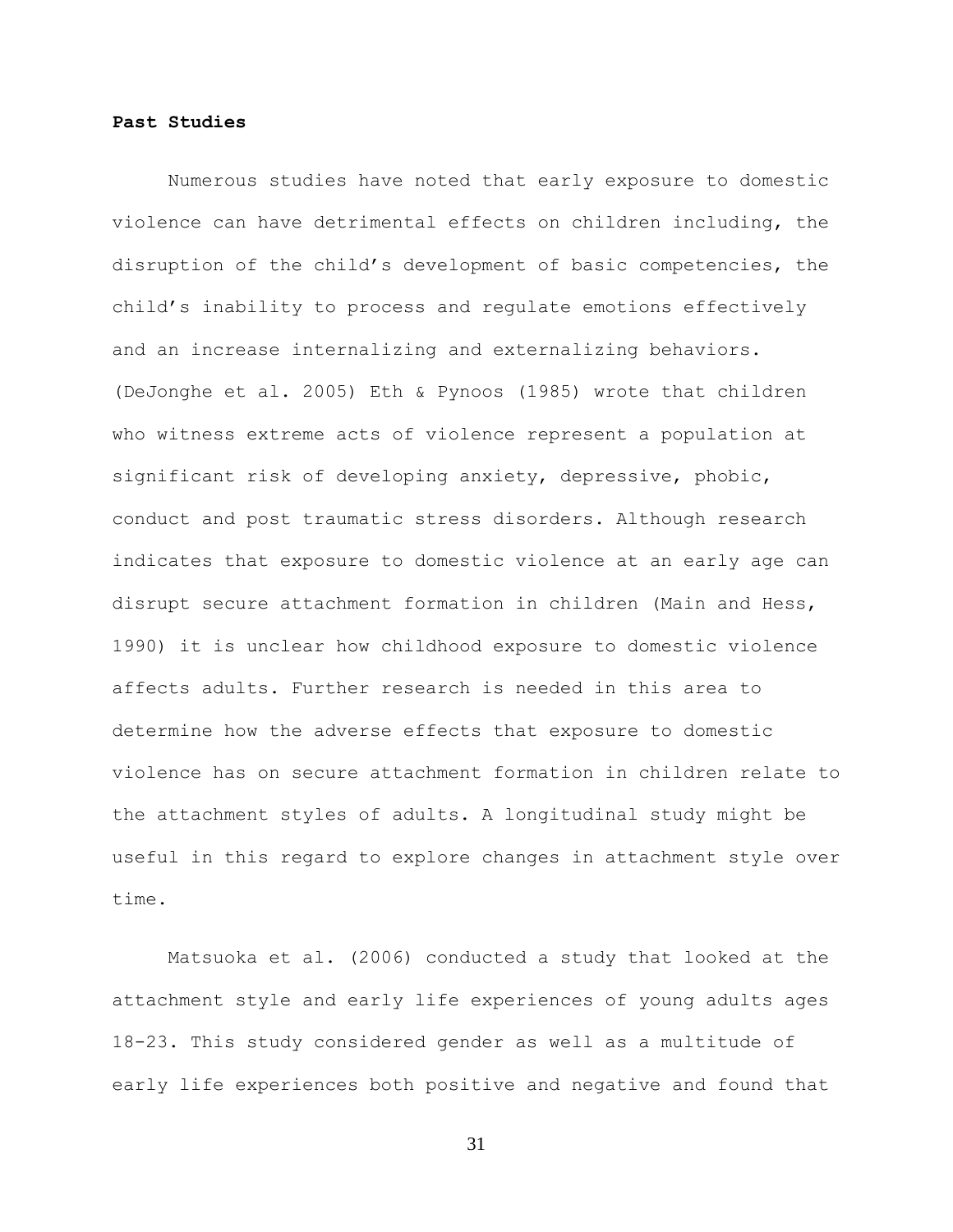women have a more secure attachment style than men. Matsuoka noted in the conclusion of the study that further research was needed on a wider age range to determine whether there was in fact a statistical difference in the secure attachment styles of men and women. This study did use a sample population ranging in age from 21 to over 65. However the disproportionate amount of male respondents did not allow the researcher to draw conclusions regarding the correlation between gender and attachment style.

#### **Scoring the ECR**

This study used the Adult Attachment Style Web Questionnaire which is a self-assessment tool that participants can self administer in order to determine their own attachment style (Fraley, Waller & Brennan, 2000). The questionnaire is based on the Experiences in Close Relationships (ECR) Survey authored by Fraley. The advantage to using the web questionnaire is the self scoring component which is not found in the ECR. After reviewing the feedback from the Smith Human Subject Review Board this researcher agreed that it may not be in the participant's best interest to have access to the results of their attachment surveys. The questionnaire was copied and pasted into SurveyMonkey and it was determined that the researcher would later score the surveys manually using the online instructions. After the data collection phase of the study was completed it was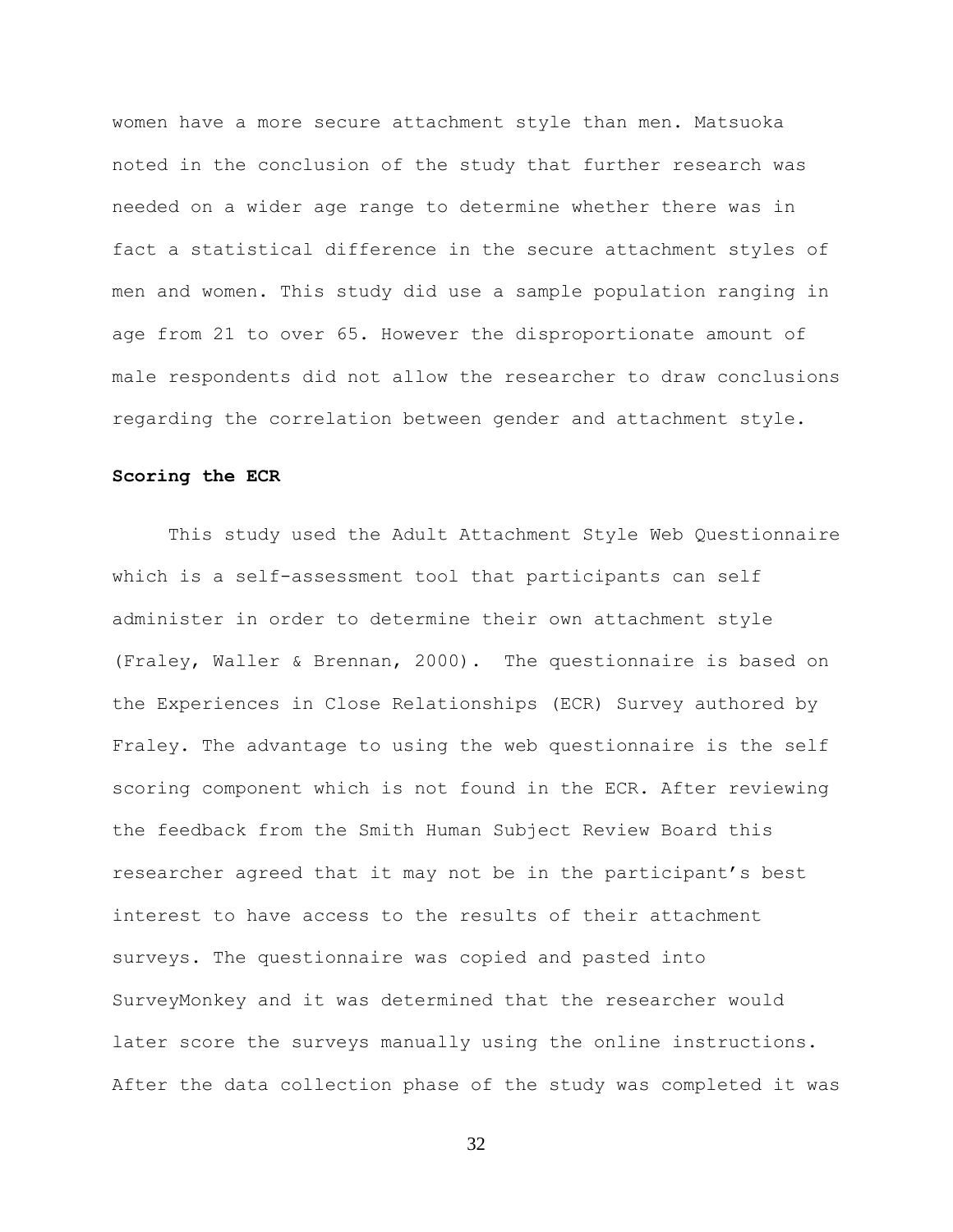observed that eighteen of the questions on the Adult Attachment Style Web Questionnaire are from the original ECR and eighteen are similar questions modified by the author in an effort to improve the ECR. While working with the statistician in an effort to create a formula that would electronically score the web survey the discrepancy was discovered. The scoring instructions for the ECR did not match the web questionnaire which made scoring very difficult. We then isolated the eighteen questions that were not from the original ECR and separated the remaining questions into 2 groups; questions to measure anxiety and questions to measure avoidance. We then applied the same scoring instructions as we had applied to the previous questions and created two scales (anxious and avoidant). In order to ensure that the questions fit together and to determine an internal reliability, a Chronbach's alpha test was run. Both scales had a moderate to strong internal reliability and so scores were calculated. This discrepancy resulted in a significant amount of time and energy expended in order to resolve the issue. The Adult Attachment Style Web Questionnaire is a great tool if it is to be used with the internal self-scoring mechanism. If the mechanism is removed, it becomes extremely complex to score manually due to the randomization of the items, the author's ability to insert and delete questions, the continual updating and the lack of scoring instructions for the web questionnaire. Given these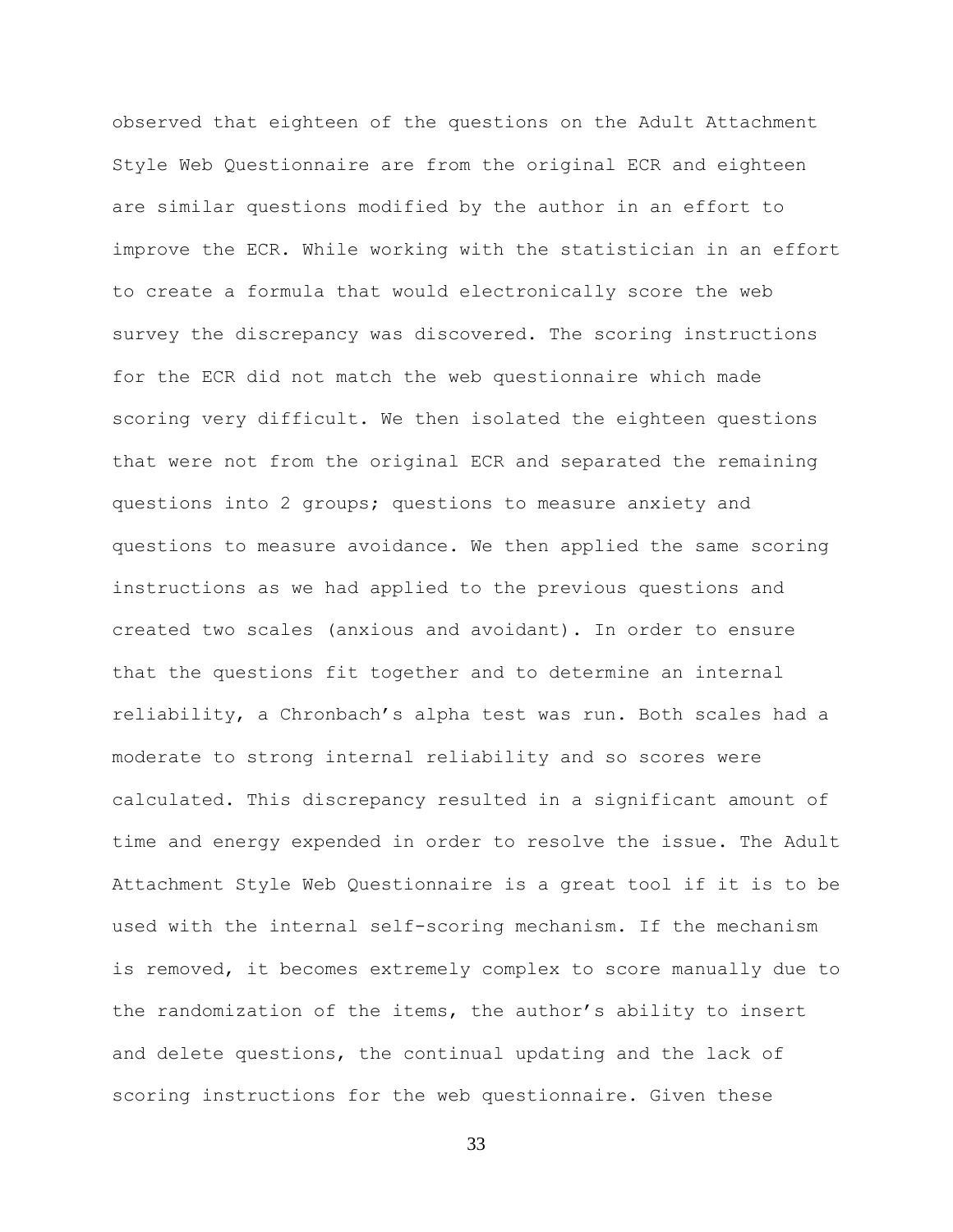factors it might have been best to use the ECR items within the survey for the purposes of this study.

### **Limitations of the Study/ Future Research**

This study did not take into account the multitude of life experiences, risk and protective factors that may over time impact a person's attachment style. A larger qualitative study might be useful in allowing the participants to elaborate on their experiences and identify factors that may have impacted the development of a secure attachment style despite their childhood exposure to domestic violence. It may also be beneficial for future researchers to look at this phenomena over time, assessing the attachment styles of children who have witnessed domestic violence and following them into adulthood. Expanding the study to include a much larger pool of participants that would take in proportionate numbers of males and females might yield more conclusive results in terms of gender differences.

### **Contributions to Clinical Social Work Practice**

This study highlights the importance of viewing a person as a whole and looking at a number of factors in order to assess a client. It was the hypothesis of this researcher that exposure to domestic violence during childhood would affect adult attachment style. It is difficult to determine whether or not exposure to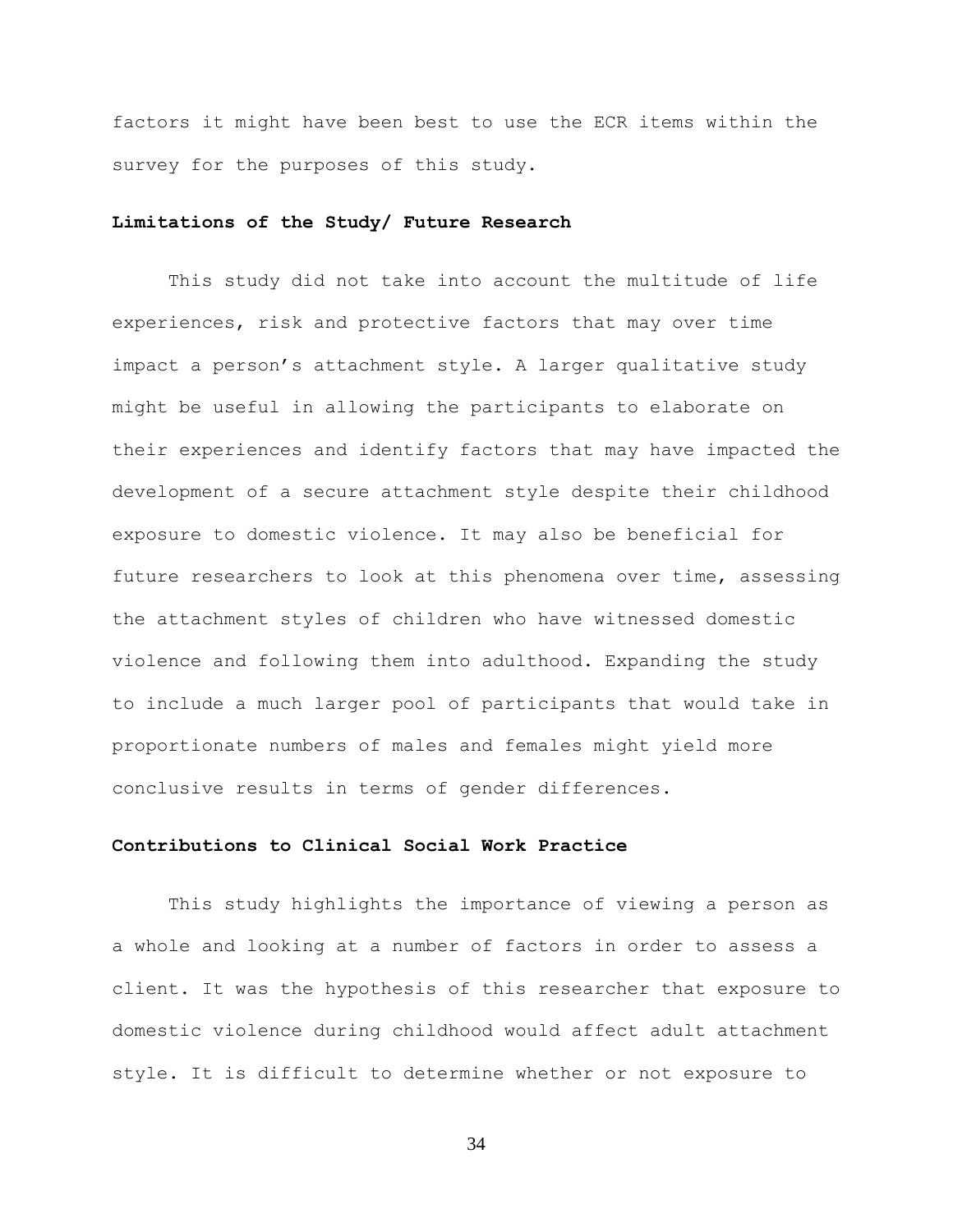domestic violence is in fact linked to the development of an avoidant/dismissive, avoidant/ fearful or an anxious attachment style because this study did not yield the large pool of participants necessary to find significant differences. This study does show that some of the respondents who indicated they had witnessed domestic violence as a child actually had secure adult attachment styles. This indicates that on an individual basis, despite adverse circumstances people are incredibly resilient and should not be judged based on preconceived notions, societal norms or pathological diagnoses.

This study could be used as a base for future studies to explore protective factors that promote resiliency in children and young adults. This could lead to possible therapeutic interventions to be used by clinicians. Also, if people are able to self identify protective factors that have helped them overcome adverse circumstances in childhood they may be able to use this knowledge to help others. Group therapy techniques for children or adults who have witnessed domestic violence might benefit from this strengths based approach.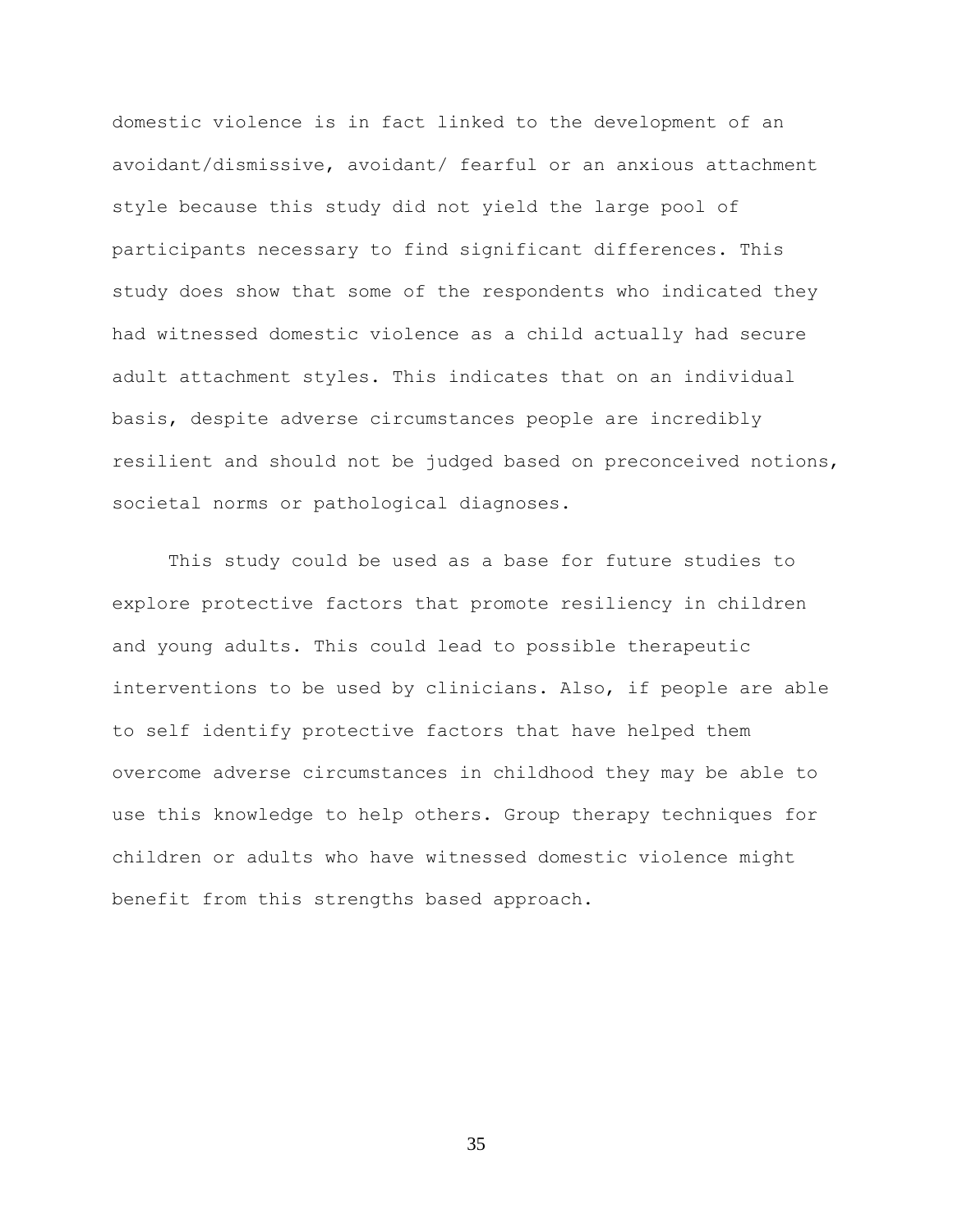#### References

- Ainsworth, M.D.S., & Bell, S.M. (1969). Some contemporary patterns in the feeding situation. In A. Ambrose (Ed.), Stimulation in early infancy (pp.133-170). London: Academic Press.
- Ainsworth, M.D.S., Blehar, M.C., Waters, E., & Wall, S. (1978). Patterns of Attachment: A psychological study of the strange situation. Hillsdale, NJ: Erlbaum.
- Bowlby, J. (1951) Maternal care and mental health (WHO Monograph No. 2). Geneva: World Health Organization.

Bowlby, J. (1969) Attachment and loss: Vol. 1: *Attachment.* New York: Basic Books

Bowlby, J. (1973) Attachment and loss: Vol. 2: *Separation, Anxiety and anger*. New York: Basic Books

Bowlby, J. (1980) Attachment and loss: Vol. 3: *Loss*. New York: Basic Books

Bowlby, J (1984) Psychoanalysis as a natural science. *Psychoanalytic Psychology*, 1, 7-22

Burlinham, D & Freud, A. (1944). *Infants without families*. London: Allen & Unwin.

Davies, D. (2004). Child Development- A Practitioner's Guide. New York: Guilford Press

- DeJonghe, E. S., Bogat, G. A., Levendosky, A. A., von Eye, A., & Davidson, W. S. (2005). Infant exposure to domestic violence predicts heightened sensitivity to adult verbal conflict. Infant Mental Health Journal, 26, 268–281.
- Eth, S. & Pynoos, R. (Eds.) 1985. Post-traumatic stress Disorder in children. Los Angeles: American Psychiatric Association

Fraley, R. C., Waller, N. G., & Brennan, K. G. (2000). An item response theory analysis of self-report measures of adult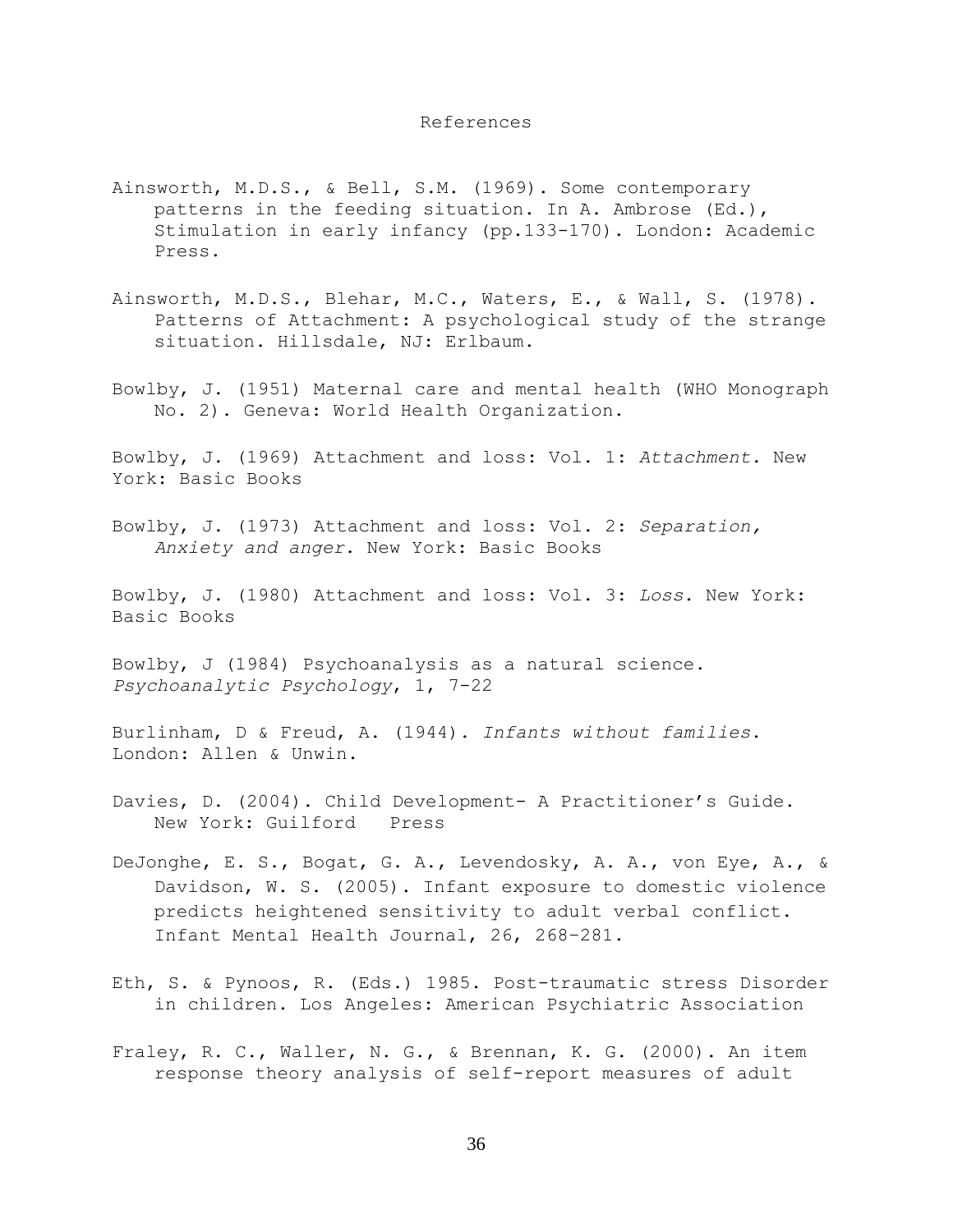attachment. *Journal of Personality and Social Psychology, 78*, 350-365.

- Grych, J. H., Jouriles, E. N., Swank, P. R., McDonald, R., & Norwood, W. D. (2000). Patterns of adjustment among children of battered women. Journal of Consulting and Clinical Psychology, 68, 84–94.
- Main,M & Hesse, E. 1990). Parents' unresolved traumatic experiences are related to infant disorganized attachment status: Is frightening or frightened parental behavior the linking mechanism? In M.T. Greenberg, D. Cicchetti & E.M. Cummings (Eds.), Attachment in the preschool years (pp. 121- 160). Chicago: University of Chicago Press.
- Main, M., Kaplan, N., & Cassidy, J. (1985). Security in infancy, childhood, and adulthood: A move to the level of representation. Monographs of the Society for Research in Child Development, 50, 66–104.
- Main, M & Solomon, J. (1986). Discovery of a new, insecure disorganized/disoriented attachment patter. In T.B. Brazelton & M.Yogman (Eds), *Affective Development in infancy* (pp. 95- 124). Norwood, NJ: Ablex
- Matsuoka, N. N., Uji, M. M., Hiramura, H. H., Chen, Z. Z., Shikai, N. N., Kishida, Y. Y., & Kitamura, T. T. (2006). Adolescents' attachment style and early experiences: A gender difference. *Archives of Women's Mental Health*, 9(1), 23-29.
- Rubin, A & Babbie, E. R. (2010). Research Methods for Social Work,  $7<sup>th</sup>$  ed. Belmont, CA: Brooks /Cole
- Schmitt, D. P. (2008). Attachment matters: Patterns of romantic attachment across gender, geography, and cultural forms. In J. P. Forgas, J. Fitness, J. P. Forgas, J. Fitness (Eds.) , *Social relationships: Cognitive, affective, and motivational processes* (pp. 75-97). New York, NY US: Psychology Press. Retrieved from EBSCO*host*.
- Schore, A.N. (1994). *Affect regulation and the origin of the self*. Mahweh, NJ: Erlbaum
- Searle, B., & Meara, N. M. (1999). Affective dimensions of attachment styles: Exploring self-reported attachment style,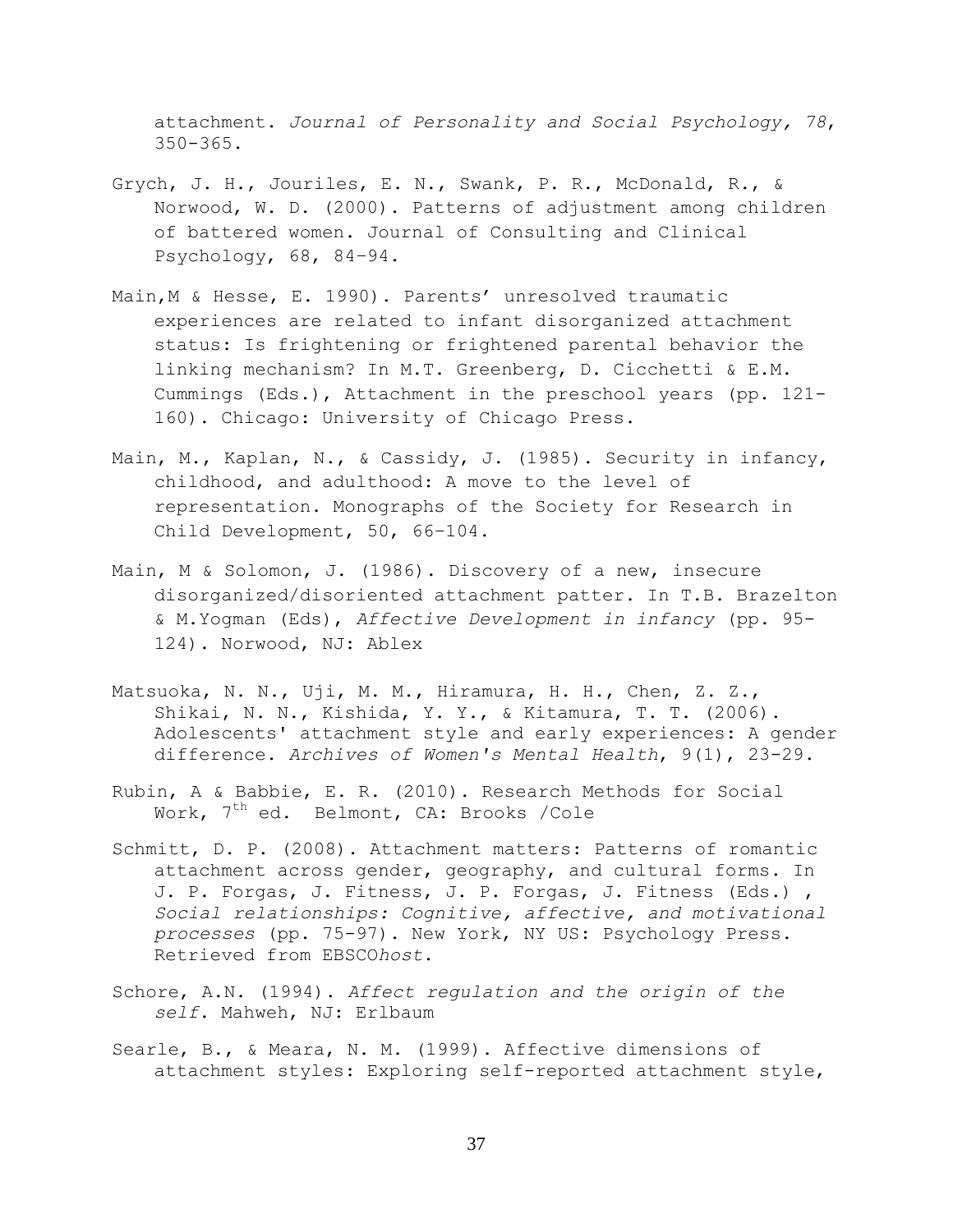gender, and emotional experience among college students. *Journal of Counseling Psychology*, 46(2), 147-158.

- Van den Bosse, S., & McGinn, M. A. (2009). Child Welfare Professionals' Experiences of Childhood Exposure to Domestic Violence. *Child Welfare*, 88(6), 49-65. Retrieved from EBSCO*host*.
- Weiss, R.S. (1975). Marital separation: Coping with the end of a marriage and the transition to being single again. New York: Basic Books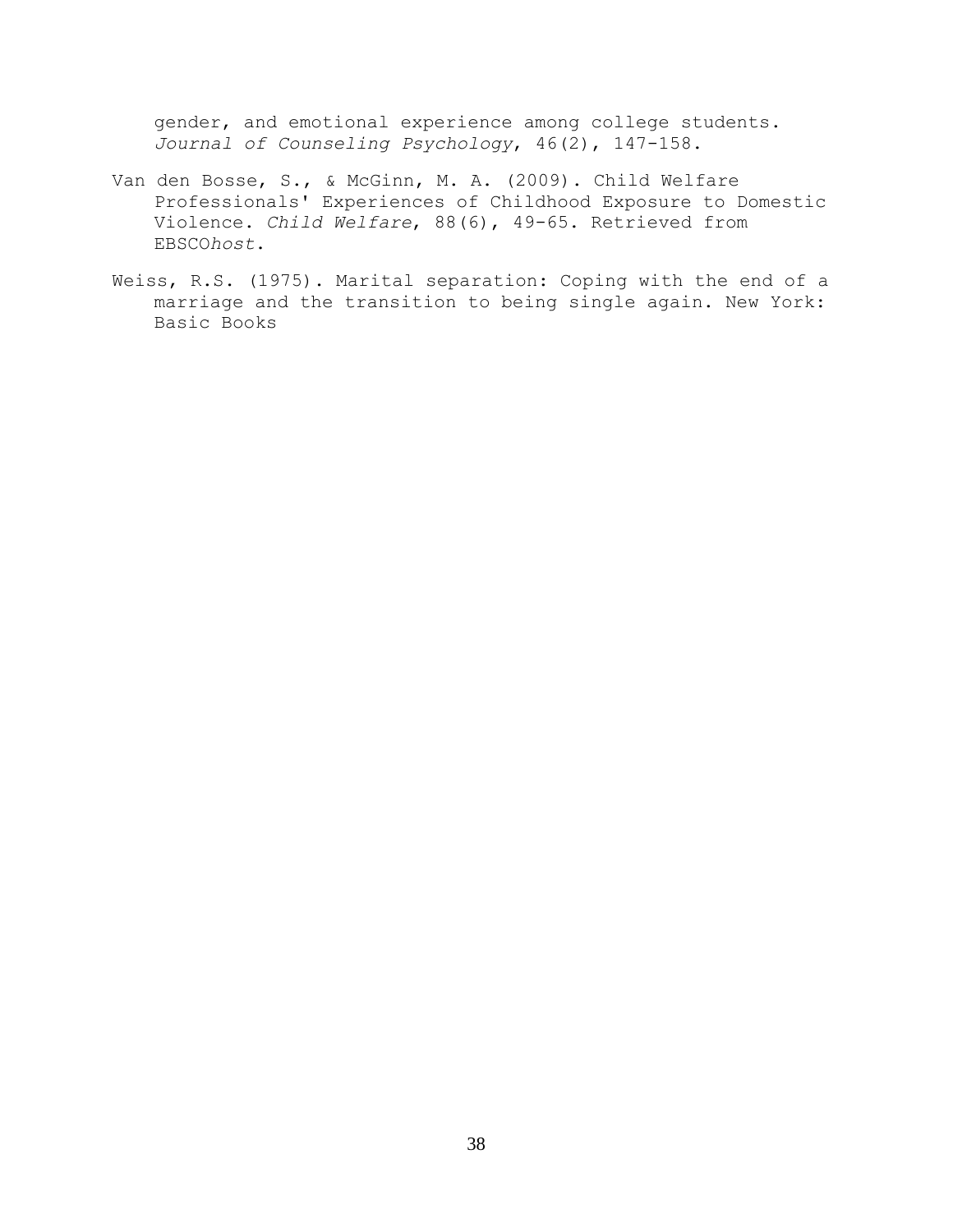## Appendix A

## Demographic Characteristics of Sample

## Avoidance Scale

|           | Gender | N  | Mean   | Std. Deviation | Std. Error<br>Mean |
|-----------|--------|----|--------|----------------|--------------------|
| avoidance | male   | 12 | 2.5694 | .42451         | 12254              |
|           | female | 44 | 2.8359 | .74622         | .11250             |

|           | <b>Witnessed Domestic</b><br>Violence. | N  | Mean   | Std. Deviation | Std. Error<br>Mean |
|-----------|----------------------------------------|----|--------|----------------|--------------------|
| avoidance | checked                                | 14 | 2.8532 | .64222         | .17164             |
|           | not checked                            | 42 | 2.7540 | .71790         | 11077              |

| Sum of Squares | df     | Mean Square |      | Sig. |
|----------------|--------|-------------|------|------|
| .527           | ◠<br>ت | .176        | .350 | .789 |
| 26.069         | 52     | .501        |      |      |
| 26.596         | 55     |             |      |      |
|                |        |             |      |      |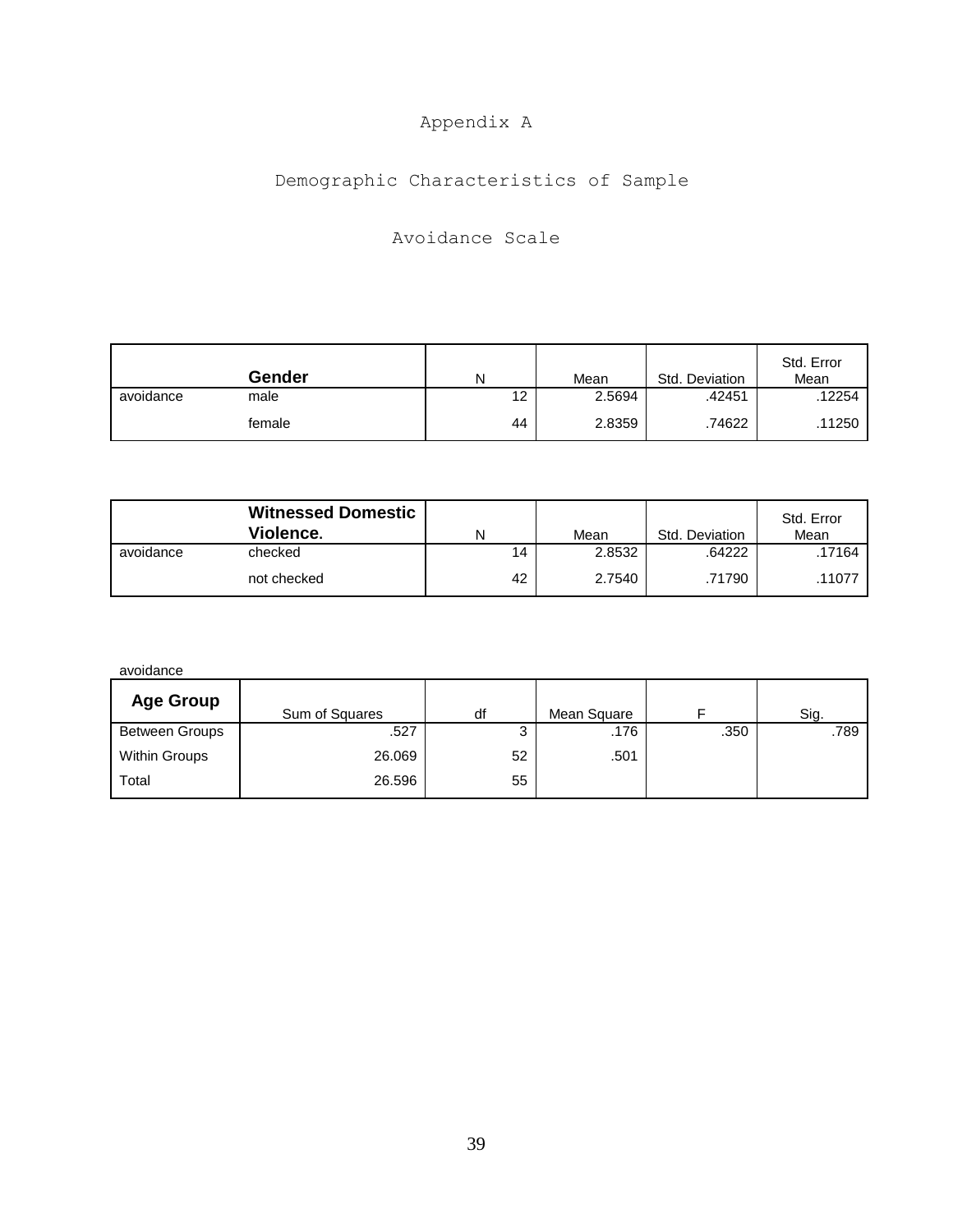## Appendix B

## Demographic Characteristics of Sample

## Anxiety Scale

|         | Gender | N  | Mean   | Std. Deviation | Std. Error<br>Mean |
|---------|--------|----|--------|----------------|--------------------|
| anxiety | male   | 12 | 2.1716 | .81294         | .23468             |
|         | female | 44 | 3.0040 | 1.43474        | .21630             |

|         | <b>Witnessed Domestic</b><br><b>Violence</b> | N  | Mean   | Std. Deviation | Std. Error<br>Mean |
|---------|----------------------------------------------|----|--------|----------------|--------------------|
| anxiety | checked                                      | 14 | 3.1134 | 1.33012        | .35549             |
|         | not checked                                  | 42 | 2.7297 | 1.37727        | .21252             |

anxiety

| Age                   | Sum of Squares | df     | Mean Square |      | Sig. |
|-----------------------|----------------|--------|-------------|------|------|
| <b>Between Groups</b> | 4.543          | ◠<br>J | 1.514       | .805 | .497 |
| <b>Within Groups</b>  | 97.775         | 52     | 1.880       |      |      |
| Total                 | 102.318        | 55     |             |      |      |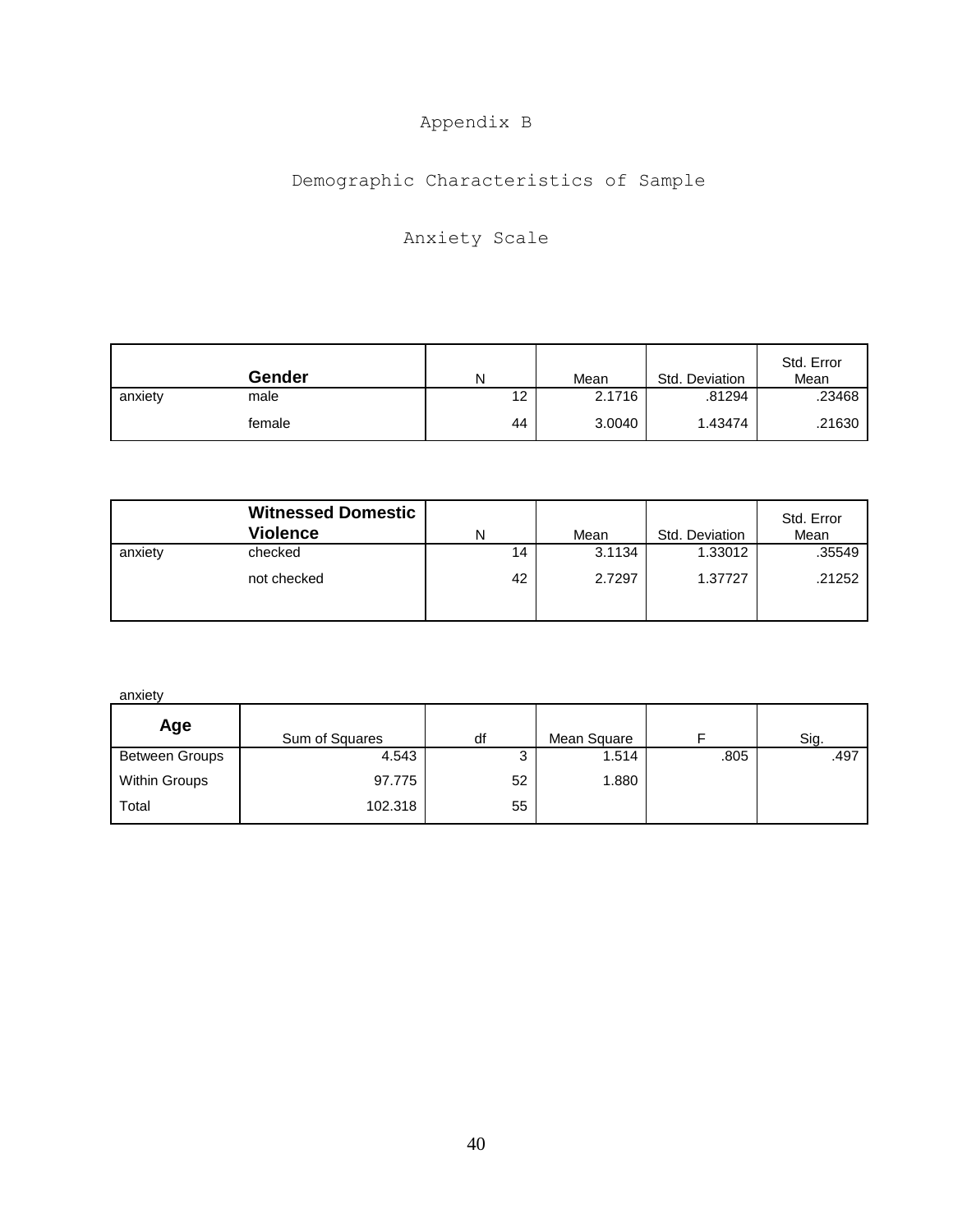## Appendix C

## Informed Consent

Dear Participant,

My name is Khadija Poitras-Rhea. I am a graduate student at the Smith School for Social Work in Northampton, MA. I am conducting a study that looks at the attachment styles of adults. Attachment style describes the way that people interact in close relationships. The purpose of the study will be to identify the attachment styles and compare them based on a variety of childhood experiences. I will also compare the responses according to gender. The data gathered from this study will be used for my MSW thesis and presentation.

You will be asked to provide demographic information (age, race, sex, marital status) and complete a self-administered questionnaire that is designed to identify your adult attachment style. Participants in this study must be at least 21 years of age, English-speaking and must no longer being living with their family of origin (the family they grew up in). The survey will take 10-15 minutes to complete. Once the survey is completed it will be forwarded to my email account so that I may view the results. This survey is anonymous, I will not know who completed it therefore I will be unable to return it to you should you decide not to participate in the study.

The risk of participation may be that answering questions that relate to traumatic childhood events can trigger unpleasant emotional responses. In the event, that you are triggered by the content of the survey or the nature of the questions please call the attached telephone number to be connected with a local mental health provider. A benefit of participating in this study is that you will have the opportunity to self- administer a questionnaire that calculates your adult attachment style. You will receive a printed sheet that identifies your attachment style and provides you with a brief description of the attachment style. Compensation will not be provided to participants in this study.

This study is anonymous. All participants will respond online and the data is collected and sent to me through Survey Monkey. You will not provide your name, address or email address. There is no way for me to know who the participants are.

My research advisor will have access to the anonymous data. The data will contain no identifying information. Data will be presented about participants as a group. There will be no identifying information in the presentation of this study. All electronic data will be stored securely for a period of three years as required by federal guidelines after which time it will be destroyed.

Participation in this study is voluntary and you may refuse to answer any and all questions within the survey. At any point you may decide to exit the survey. Once you exit the system all data entered will be erased. Only completed surveys will be forwarded to me through Survey Monkey. Failure to complete the survey implies your decision to withdraw from the study. In this case the incomplete survey will be deleted and I will have no access to the incomplete survey. If you have any concerns about your rights or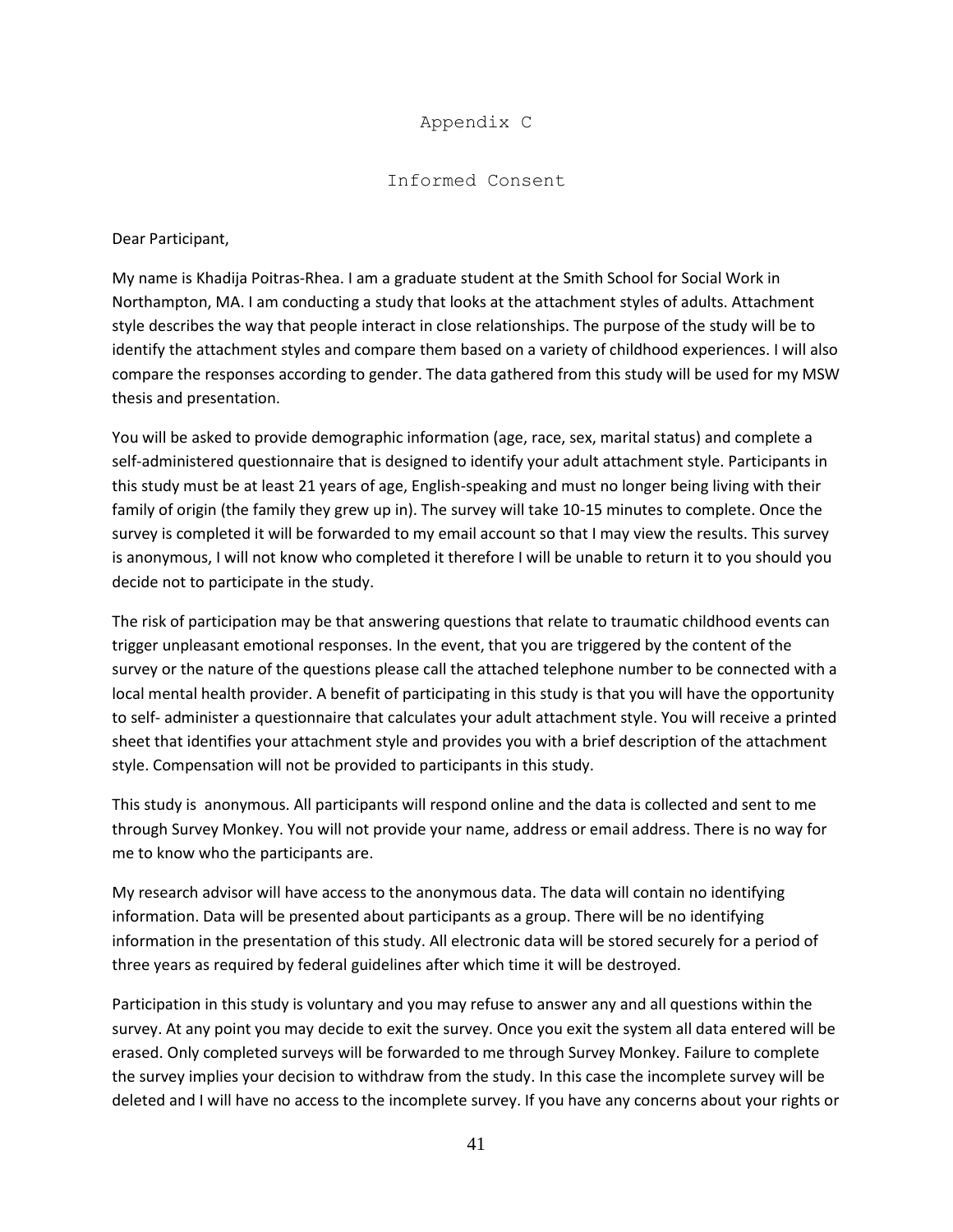any aspect of the study please feel free to contact me a[t kpoitras@smith.edu](mailto:kpoitras@smith.edu) or the Chair of the Smith College School for Social Work Human Subjects Review Committee at (413) 585-7974.

**By checking "I agree" you are indicating that you have read and agree to the conditions stated above. Electronic consent indicates your willingness to participate in this study.**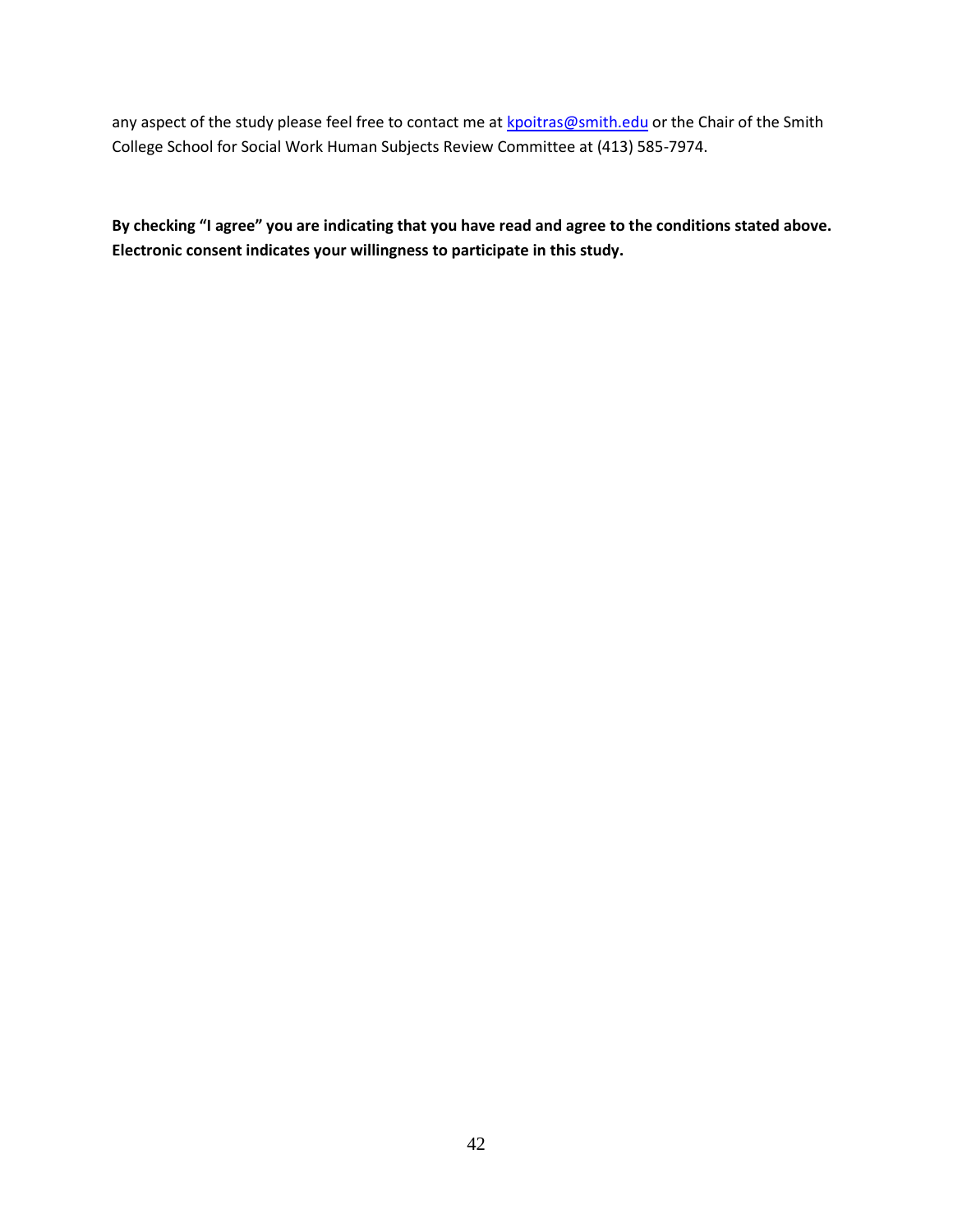Appendix D

Human Subjects Review Approval

Please see attached